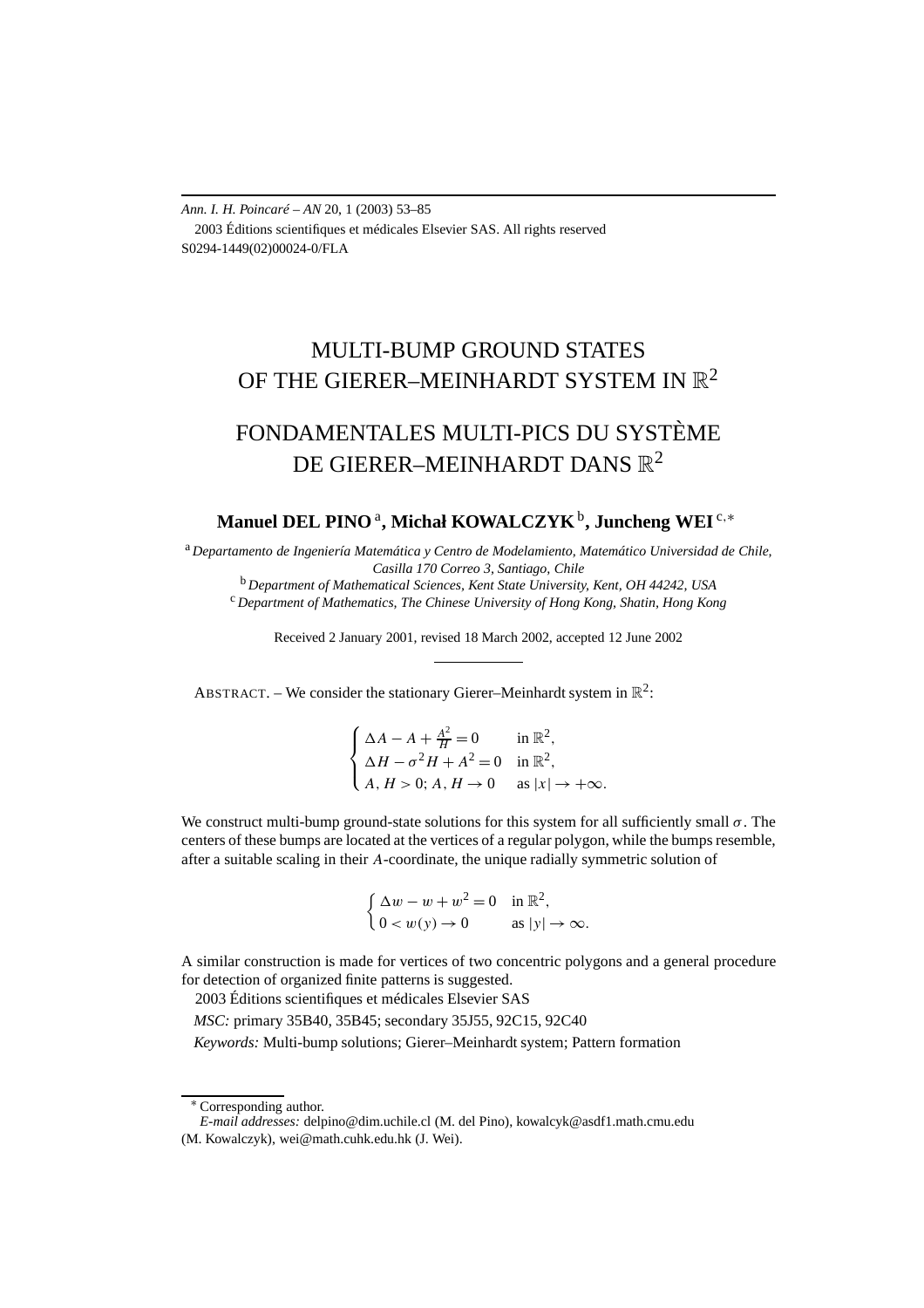RÉSUMÉ. – On considère le système stationnaire de Gierer–Meinhardt dans  $\mathbb{R}^2$ :

$$
\begin{cases} \Delta A - A + \frac{A^2}{H} = 0 & \text{dans } \mathbb{R}^2, \\ \Delta H - \sigma^2 H + A^2 = 0 & \text{dans } \mathbb{R}^2, \\ A, H > 0; A, H \to 0 & \text{quad } |x| \to +\infty. \end{cases}
$$

On construit des solutions fondamentales multi-pics pour ce système, pour tout *σ* suffisamment petit. Les centres de ces pics sont localisés aux sommets d'un polygone régulier, tandis que les pics ressemblent, après un changement d'échelle approprié dans la coordonnée *A*, à l'unique solution radiale de

$$
\begin{cases} \Delta w - w + w^2 = 0 & \text{dans } \mathbb{R}^2, \\ 0 < w(y) \to 0 & \text{quad } |y| \to \infty. \end{cases}
$$

Une construction similaire est faite pour les sommets de deux polygones concentriques et une procédure générale de détection destructures finies organisées est suggérée. 2003 Éditions scientifiques et médicales Elsevier SAS

#### **1. Introduction**

The following reaction–diffusion system was proposed in 1972 by Gierer and Meinhardt [5] as a model of biological pattern formation:

$$
a_t = d\Delta a - a + a^2/h \quad \text{in } \Omega,
$$
  
\n
$$
h_t = D\Delta h - h + a^2 \quad \text{in } \Omega,
$$
  
\n
$$
\frac{\partial a}{\partial \nu} = \frac{\partial h}{\partial \nu} = 0 \quad \text{on } \partial \Omega.
$$
  
\n(1.1)

The Gierer–Meinhardt system was used in [5] to model head formation of *Hydra*, an animal of a few millimeters in length, made up of approximately 100,000 cells of about fifteen different types. It consists of a "head" region located at one end along its length. Typical experiments with *hydra* involve removing part of the "head" region and transplanting it to other parts of the body column. Then, a new "head" will form if the transplanted area is sufficiently far from the (old) head. These observations led to the assumption of the existence of two chemical substances a *slowly* diffusing activator and a *rapidly* diffusing inhibitor, whose concentrations at the point  $x \in \Omega$  and time  $t > 0$ are represented, respectively, by the quantities  $a(x, t)$  and  $h(x, t)$ . Their diffusion rates, given by the positive constants  $d$  and  $D$  are then assumed to be so that that  $d \ll D$ . The Gierer–Meinhardt system falls within the framework of a theory proposed by Turing [30] in 1952 as a mathematical model for the development of complex organisms from a single cell. He speculated that localized peaks in concentration of chemical substances, known as inducers or morphogens, could be responsible for a group of cells developing differently from the surrounding cells. Turing discovered through linear analysis that a large difference in relative size of diffusivities for activating and inhibiting substances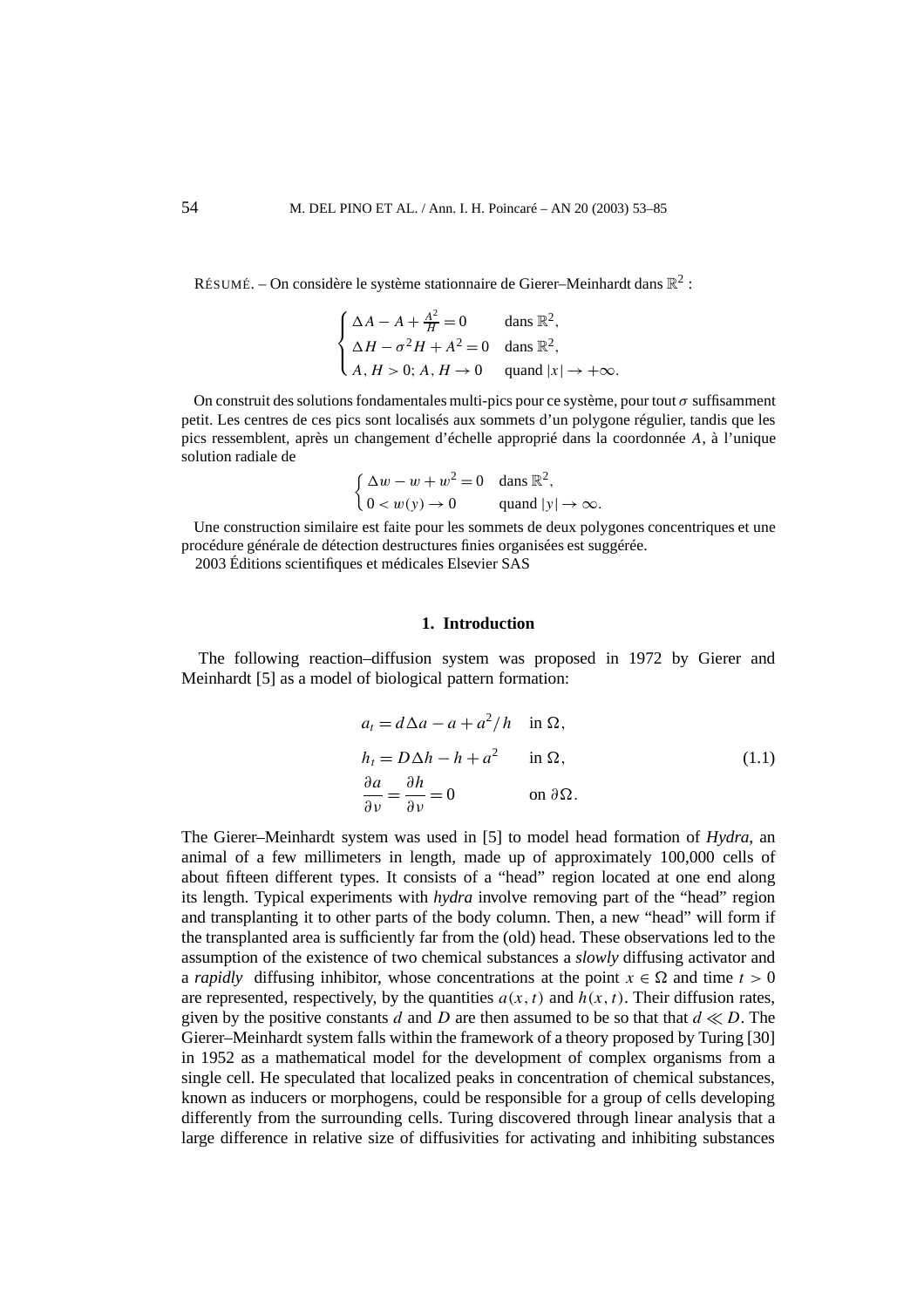carries instability of the homogeneous, constant steady state, thus leading to the presence of nontrivial, possibly stable stationary configurations. Activator-inhibitor systems have been used extensively in the mathematical theory of biological pattern formation, [17, 18]. Among them system (1.1) has been the object of extensive mathematical treatment in recent years. We refer the reader to the survey articles [19,34] for a description of progress made and references.

In particular, it has been a matter of high interest the study of nonconstant positive steady states, namely solutions of the elliptic system

$$
d\Delta a - a + a^2/h = 0 \quad \text{in } \Omega,
$$
  
\n
$$
D\Delta h - h + a^2 = 0 \quad \text{in } \Omega,
$$
  
\n
$$
\frac{\partial a}{\partial v} = 0 = \frac{\partial h}{\partial v} \quad \text{on } \partial \Omega.
$$
  
\n(1.2)

Problem (1.2) is quite difficult to solve, in general, since it does not have *variational structure*. A first step in studying (1.2) is to study its *shadow system*, an idea due to Keener [15] and Nishiura [28]. Let us observe that dividing the second equation by *D*, letting formally  $D \to \infty$ , and making use of the boundary conditions we obtain that  $h = \xi$  = constant and the system becomes equivalent to

$$
d\Delta a - a + a^2/\xi = 0 \quad \text{in } \Omega,
$$
  

$$
\xi = \frac{1}{|\Omega|} \int_{\Omega} a^2,
$$
  

$$
a > 0 \quad \text{in } \Omega, \qquad \frac{\partial a}{\partial \nu} = 0 \quad \text{on } \partial \Omega.
$$
 (1.3)

(This is the so-called *shadow system* associated to (1.2).) Setting  $w(y) = \xi^{-1}a(d^{1/2}y)$ transforms the system to the scalar equation

$$
\Delta w - w + w^2 = 0 \quad \text{in } \Omega_d,
$$
  

$$
w > 0 \quad \text{in } \Omega_d, \qquad \frac{\partial w}{\partial v} = 0 \quad \text{on } \partial \Omega_d.
$$

Here  $\Omega_d$  denotes the expanding domain  $d^{-1/2}\Omega$ . Conversely, a solution *w* of this equation determines one of the system. The study of nonconstant solutions of this and related equations as *d* approaches zero has been an object of extensive study in recent years. Since the domain is expanding as  $d \to 0$ , it is natural to search for solutions *w* which resemble, after a convenient translation of the origin, a solution of the limiting problem

$$
\Delta w - w + w^2 = 0 \quad \text{in } \mathbb{R}^n,
$$
  
0 < w(y) \to 0 \qquad \text{as } |y| \to \infty. (1.4)

It is well known that this problem has a solution for  $n \leq 5$ . This solution is unique up to translations, and radially symmetric. Solutions of this type, when regarded in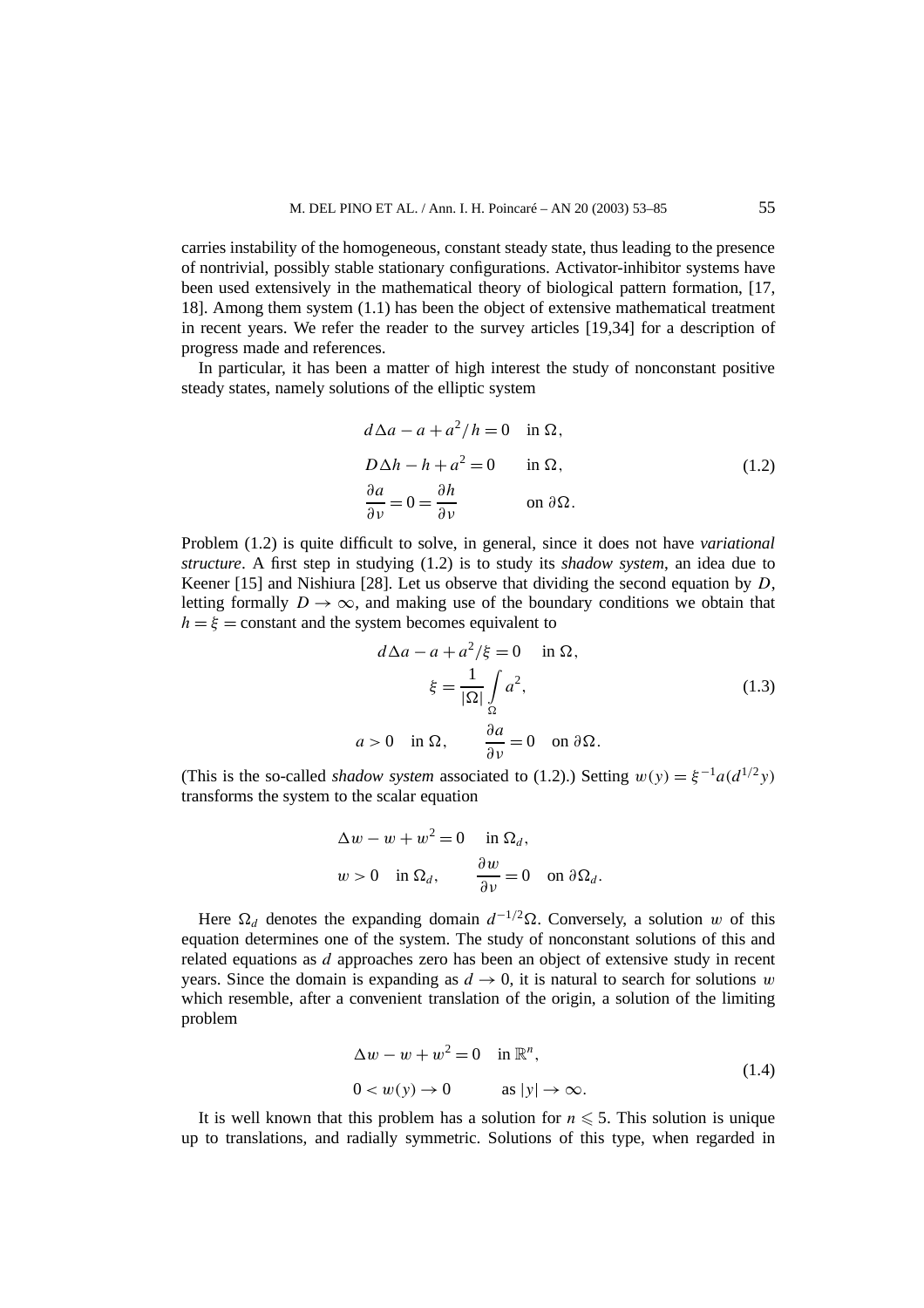the original coordinates, exhibit *point concentration* in the activator *a* (spike shape) around one or several distinguished points of the closure of the domain  $\Omega$  as  $d \to 0$ . A number of interesting results concerning this scalar problem have been derived in recent years. For the subcritical case, we refer the reader to the articles [8,10–12,14, 23,31], and the references therein, starting with the pioneering works [16,20–22]. For the critical exponent case, we refer to the papers [6,7,9,24], and the references therein. A good review of the subject is to be found in [19].

In the case of finite  $D$  and bounded domain case, the construction of multiple peak solutions began with the work of I. Takagi [29]. There he constructed multiple symmetric peaks in the one-dimensional case. In high-dimensional case, Ni and Takagi [23] constructed multiple boundary spikes in the case of axially symmetric domains, assuming that *D* is large. Multiple interior spikes for finite *D* case in a bounded two-dimensional domain are constructed in [35,36] and [37]. The stability of multiple spikes as well as the dynamics of spikes are considered in [1,2,4,13,25–27,33,36,37] and references therein.

It is of course natural to ask whether these solutions, single or multiple spikes, will actually correspond to limiting configurations solutions of the full system when *D* becomes finite and *d* very small. In fact, though tiny, variations of the inhibitor may lead to localized organized patterns which are lost in the limit. This has been recently established for the ground-state problem in the real line in [3]. (Similar results have been obtained independently in [4].) The presence of such steady configurations appears driven by smallness of the *relative size*  $\sigma^2 = d/D$  of the diffusion rates of the activating and inhibiting substances. In the shadow system, geometry of the domain is to be held responsible for the presence of multi-peak patterns (see for example [12]). Let us make in (1.2) the scaling

$$
u(x) = \sigma^{-1} a(d^{1/2}x),
$$
  $v(x) = \sigma^{-1} h(d^{1/2}x).$ 

Then similarly as one gets formally the ground state problem (1.4) from the shadow system (1.3) we obtain, letting  $d \to 0$  in (1.2) with  $\sigma$  stabilized and  $n = 2$ , the *limiting system*

$$
\Delta u - u + u^2/v = 0 \quad \text{in } \mathbb{R}^2,
$$
  
\n
$$
\Delta v - \sigma^2 v + u^2 = 0 \quad \text{in } \mathbb{R}^2,
$$
  
\n
$$
u, v > 0, \quad u, v \to 0 \quad \text{as } |x| \to +\infty.
$$
\n(1.5)

This setting is rather natural, since it may correspond to a very large domain with the pattern formation process taking place only very far away from the boundary. On the other hand solutions to this problem would play the role of "basic cells" after scaling, for solutions of the system in a bounded domain. As we will see, a notable feature of this ground-state problem in the plane is the presence of solutions with any prescribed number of bumps in the activator as the parameter  $\sigma$  gets smaller. These bumps are separated from each other at a distance  $O(|\log \log \sigma|)$  and approach a single universal profile given by the unique radial solution of (1.4). These solutions are lost in the limiting shadow-system, since, up to translations, only one ground state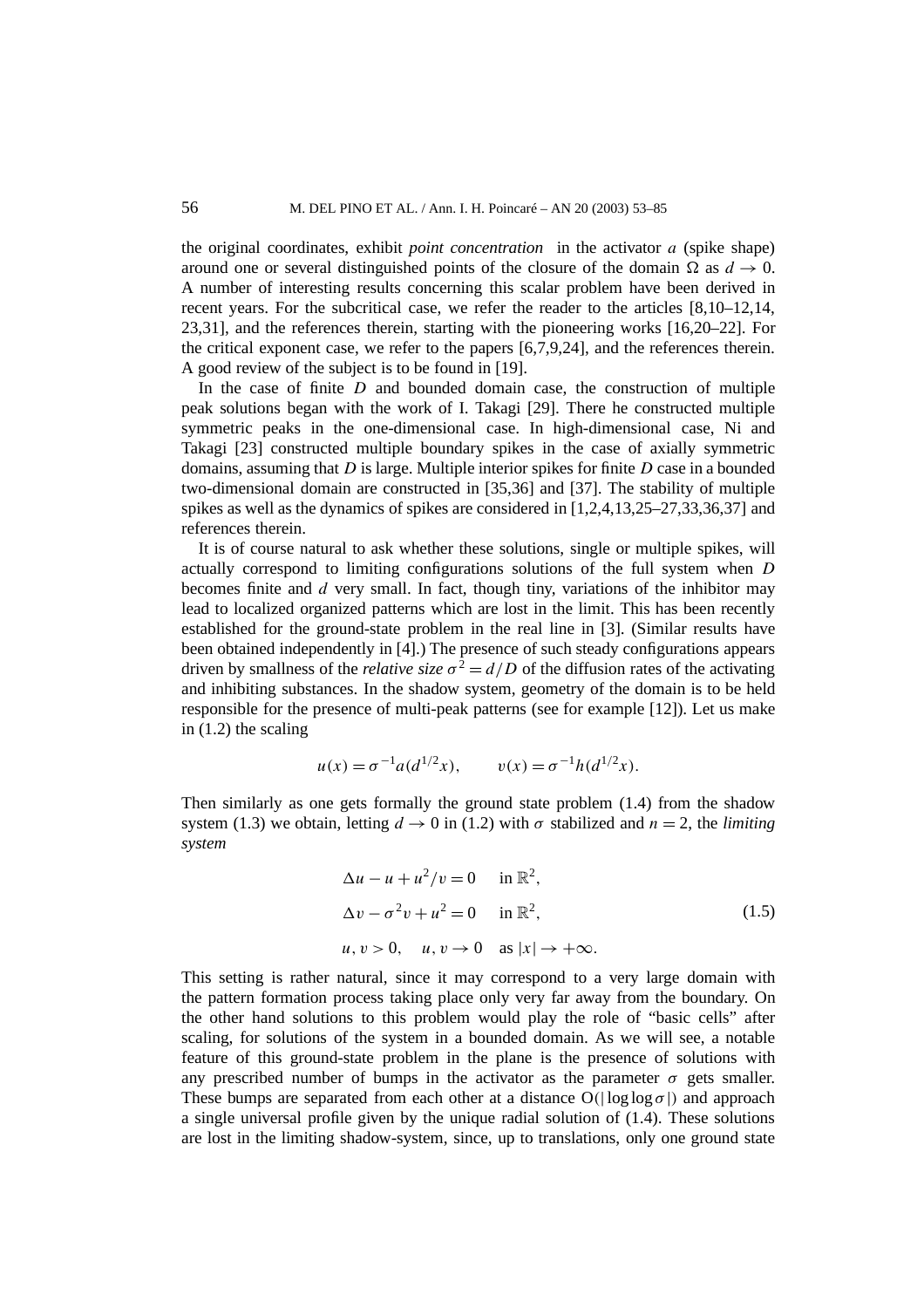of Eq. (1.4) exists. This unveils a new side of the rich and complex structure of the solution set of the Gierer–Meinhardt system in the plane and gives rise to a number of questions. The multi-bump solutions we predict in the results to follow correspond, respectively, to bumps arranged at the vertices of a *k*-regular polygon and at those of two concentric regular polygons. These arrangements with one extra bump at the origin are also considered.

In the sequel by  $U(x)$  we denote the unique radially symmetric solution of

$$
\Delta U - U + U^2 = 0 \quad \text{in } \mathbb{R}^2,
$$
  
 
$$
0 < U(x) \to 0 \qquad \text{as } |x| \to \infty.
$$
 (1.6)

Let us set

$$
\tau_{\sigma} = \left(\frac{k}{2\pi} \log \frac{1}{\sigma} \int\limits_{\mathbb{R}^2} U^2(y) \, dy\right)^{-1}.\tag{1.7}
$$

Our first result is the following:

**THEOREM** 1.1. – Let  $k \geqslant 1$  be a fixed positive integer. There exists  $\sigma_k > 0$  such that, *for each*  $0 < \sigma < \sigma_k$ *, problem* (1.5) *admits a solution*  $(u, v)$  *with the following property:* 

$$
\lim_{\sigma \to 0} \left| \tau_{\sigma} u_{\sigma}(x) - \sum_{i=1}^{k} U(x - \xi_i) \right| = 0, \tag{1.8}
$$

*uniformly in*  $x \in \mathbb{R}^2$ . Here the points  $\xi_i$  correspond to the vertices of a regular polygon *centered at the origin, with sides of equal length l<sub>σ</sub> satisfying* 

$$
l_{\sigma} = \log \log \frac{1}{\sigma} + \mathcal{O}\left(\log \log \log \frac{1}{\sigma}\right). \tag{1.9}
$$

*Finally, for each*  $1 \leq j \leq k$  *we have* 

$$
\lim_{\sigma \to 0} |\tau_{\sigma} v_{\sigma}(\xi_j + y) - 1| = 0,
$$

*uniformly on compacts in y.*

Our second result gives existence of a solution with bumps at vertices of two concentric polygons.

**THEOREM** 1.2.  $-Let k \geqslant 1$  *be a fixed positive integer. There exists*  $\sigma_k > 0$  *such that, for each*  $0 < \sigma < \sigma_k$ *, problem* (1.5) *admits a solution*  $(u, v)$  *with the following property:* 

$$
\lim_{\sigma \to 0} \left| \tau_{\sigma} u_{\sigma}(x) - \sum_{i=1}^{k} \left[ U(x - \xi_i) + U(x - \xi_i^*) \right] \right| = 0, \tag{1.10}
$$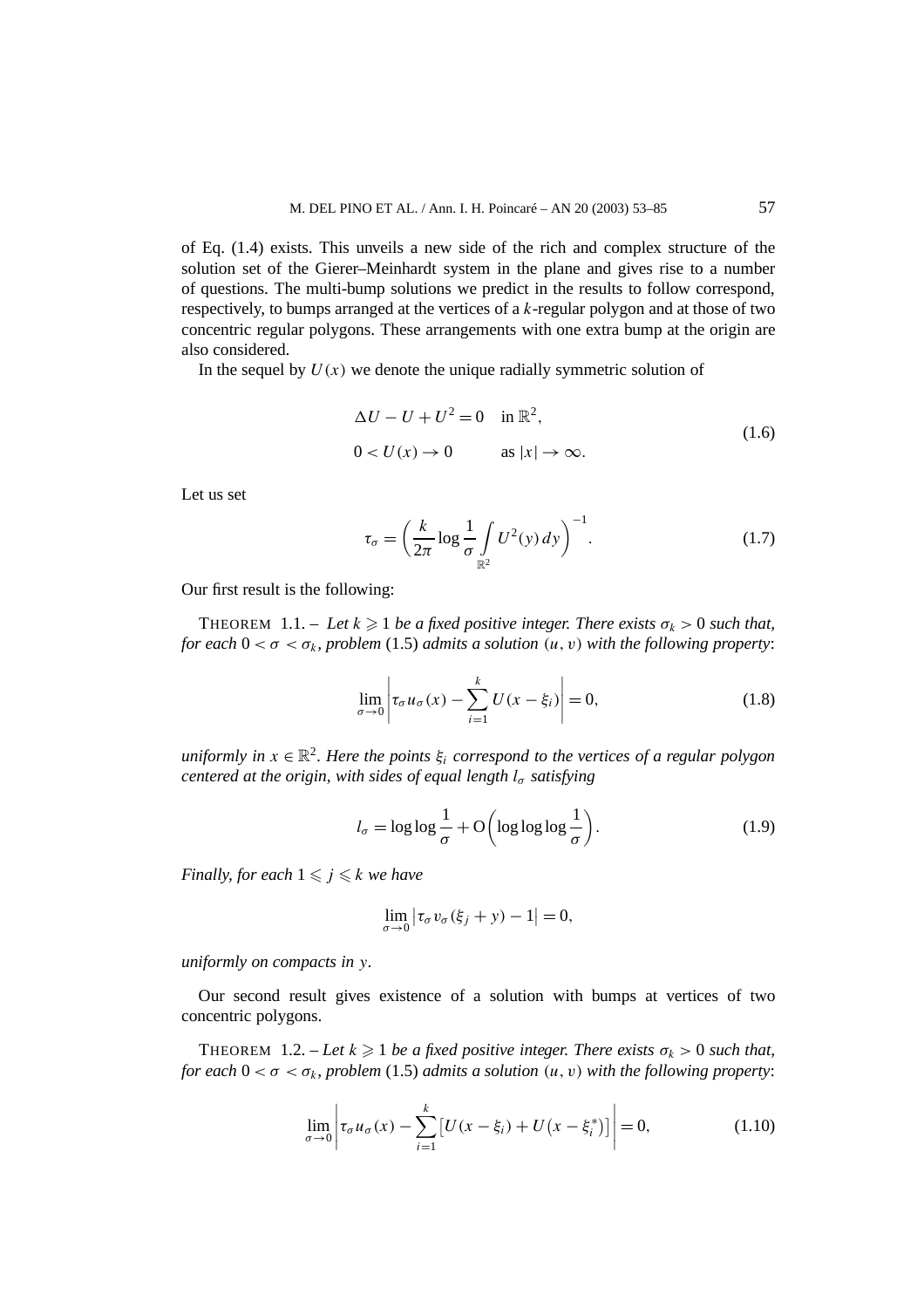$u$ *niformly in*  $x \in \mathbb{R}^2$ . Here the points  $\xi_i$  and  $\xi_i^*$  are the vertices of two concentric regular *polygons. They satisfy*

$$
\xi_j = \rho_\sigma e^{\frac{2j\pi}{k}i}, \quad \xi_j^* = \rho_\sigma^* e^{\frac{2\pi j}{k}i}, \quad j = 1, ..., k,
$$

*where*

$$
\rho_{\sigma} = \frac{1}{|1 - e^{\frac{2\pi i}{k}}|} \log \log \frac{1}{\sigma} + O\bigg(\log \log \log \frac{1}{\sigma}\bigg),\,
$$

*and*

$$
\rho_{\sigma}^* = \left(1 + \frac{1}{|1 - e^{\frac{2\pi i}{k}}|}\right) \log \log \frac{1}{\sigma} + \mathcal{O}\left(\log \log \log \frac{1}{\sigma}\right).
$$

*A* similar assertion to (1.9) holds for  $v_{\sigma}$ , around each of the  $\xi_i$  and the  $\xi_i^*$ 's.

THEOREM  $\left(1.3. - \text{Let } k \geqslant 1 \right)$  be given. Then there exists solutions which are exactly as *those in Theorems* 1.1 *and* 1.2 *but with an additional bump at the origin. More precisely, with*  $U(x)$  *added to*  $\sum_{i=1}^{k} U(x - \xi_i)$  *in* (1.8) *and added to*  $\sum_{i=1}^{k} [U(x - \xi_i) + U(x - \xi_i^*)]$ *in* (1.10)*.*

The method employed in the proof of the above results consists of a Lyapunov– Schmidt type reduction. Fixing *m* points which satisfy the constraints

$$
\frac{2}{3}\log\log\frac{1}{\sigma}\leqslant|\xi_j-\xi_i|\leqslant b\log\log\frac{1}{\sigma},
$$

for all  $i \neq j$  and with some  $b > 1$  to be determined later, an auxiliary problem is solved uniquely, and solutions satisfying the required conditions will be precisely those satisfying a nonlinear system of equations of the form

$$
c_{i\alpha}(\xi_1, \xi_2, \ldots, \xi_m) = 0, \quad i = 1, \ldots, m, \alpha = 1, 2,
$$

where for such a class of points the functions  $c_{i\alpha}$  satisfy

$$
c_{i\alpha}(\xi_1,\ldots,\xi_k)=\frac{\partial}{\partial\xi_{i\alpha}}\bigg[\sum_{i\neq j}F\big(|\xi_j-\xi_i|\big)\bigg]+\varepsilon_{i\alpha},\qquad(1.11)
$$

function  $F : \mathbb{R}_+ \to \mathbb{R}$  is of the form

$$
F(r) = \frac{c_7 \log r}{\log 1/\sigma} + c_8 U(r),
$$

*c*<sup>7</sup> and *c*<sup>8</sup> are universal constants and

$$
\varepsilon_{i\alpha} = O\bigg(\frac{1}{(\log 1/\sigma)^{1+\gamma}}\bigg),\,
$$

for some  $\gamma > 0$ . Although (1.11) does not have a variational structure, solutions of the problem  $c_{i\alpha} = 0$  are close to critical points of the functional  $\sum_{i \neq j} F(|\xi_j - \xi_i|)$ . In spite of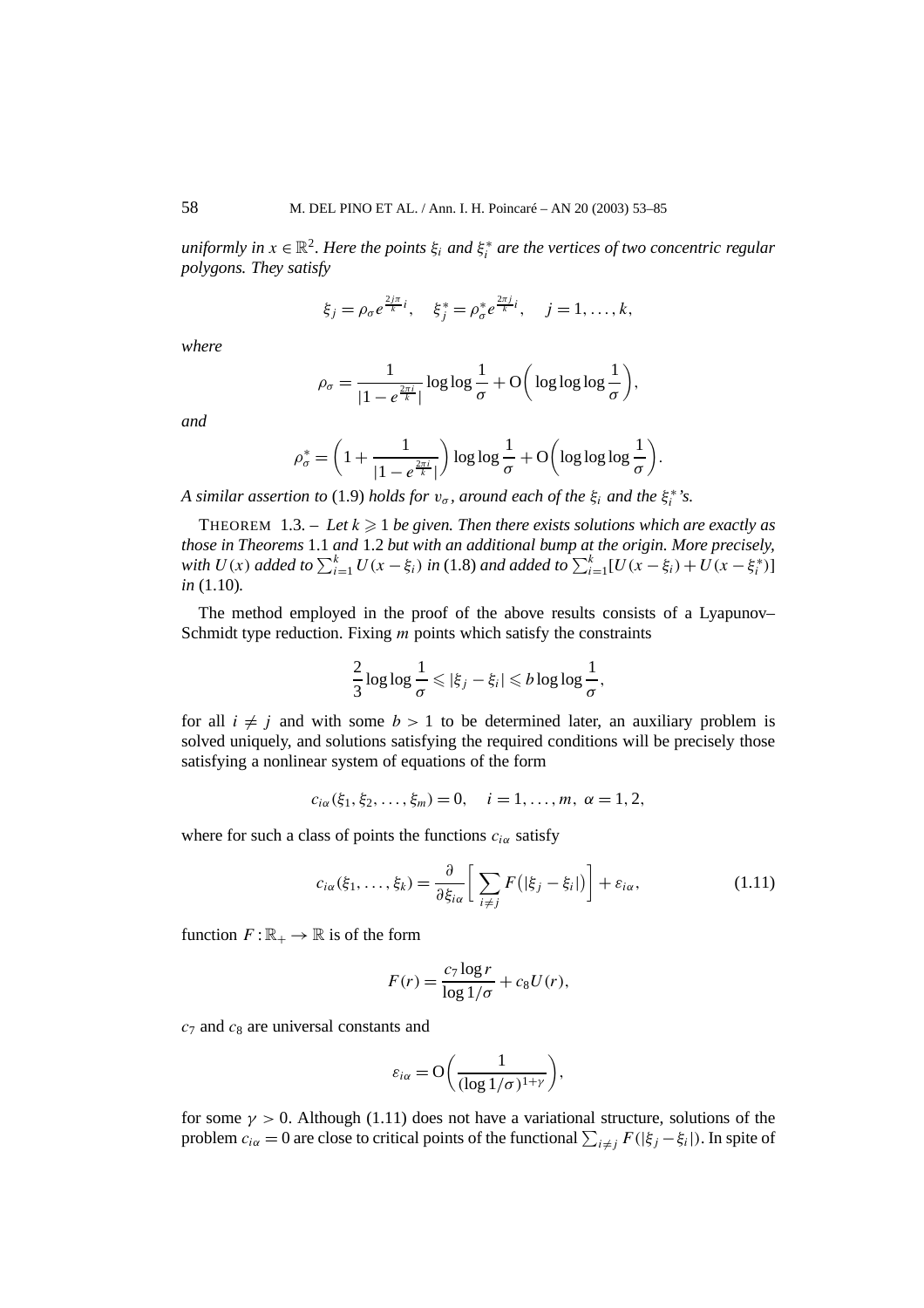the simple form of this functional, its critical points are highly degenerate because of the invariance under rotations and translations of the problem. Thus, to get solutions using degree theoretical arguments, we need to restrict ourselves to classes of points enjoying symmetry constraints. This is how Theorems 1.1–1.3 are established. On the other hand, we believe strongly that finer analysis may yield existence of more complex patterns. This, as well as the stability of these patterns, are among issues we intend to study in the future. In this regard, we can mention that the construction of such arrangements of multi-bumps can be obtained in patterns such as a symmetric six-arm snowflake and a bounded (hexagonal) honeycomb.

The rest of the paper will be devoted to the proofs of these results. In Section 2 we set up the scheme of proof, in particular we explain why the constant  $\tau_{\sigma}$  is the right scaling factor to get the desired multi-bump expansion. The program there outlined is carried over the following sections.

#### **2. The scheme of the proof**

Our strategy of the proof of the main results is based on the idea of solving the second equation in (1.5) for *v* and then working with a nonlocal elliptic PDE rather than directly with the system. It is however convenient to do this by replacing first *u* by  $\tau_q u$  and *v* by  $\tau_{\sigma} v$ , which transforms (1.5) into the problem

$$
\Delta u - u + u^2/v = 0 \quad \text{in } \mathbb{R}^2,
$$
  
\n
$$
\Delta v - \sigma^2 v + \tau_\sigma u^2 = 0 \quad \text{in } \mathbb{R}^2,
$$
  
\n
$$
u, v > 0, \quad u, v \to 0 \quad \text{as } |x| \to +\infty.
$$
\n(2.1)

With the choice of the parameter  $\tau_{\sigma}$  as in (1.7),

$$
\tau_{\sigma} = \left(\frac{k}{2\pi} \log \frac{1}{\sigma} \int\limits_{\mathbb{R}^2} U^2(y) \, dy\right)^{-1},\tag{2.2}
$$

we obtain

$$
u \sim \sum_{i=1}^k U(x-\xi_i), \qquad v \sim 1,
$$

i.e., the height of the bumps near the *ξ<sub>i</sub>*'s remains bounded as  $\sigma \to 0$ . We should point out here that the situation is similar in dimension  $N = 1$ , see [3], with the scaling factor  $\tau_{\sigma}$  of order  $\sigma^{-1}$ . On the other hand, in dimension  $N \geq 3$ , it is not at all clear what the right scaling factor should be. This difference is due to the behavior of the fundamental solution of  $-\Delta + \sigma^2$ .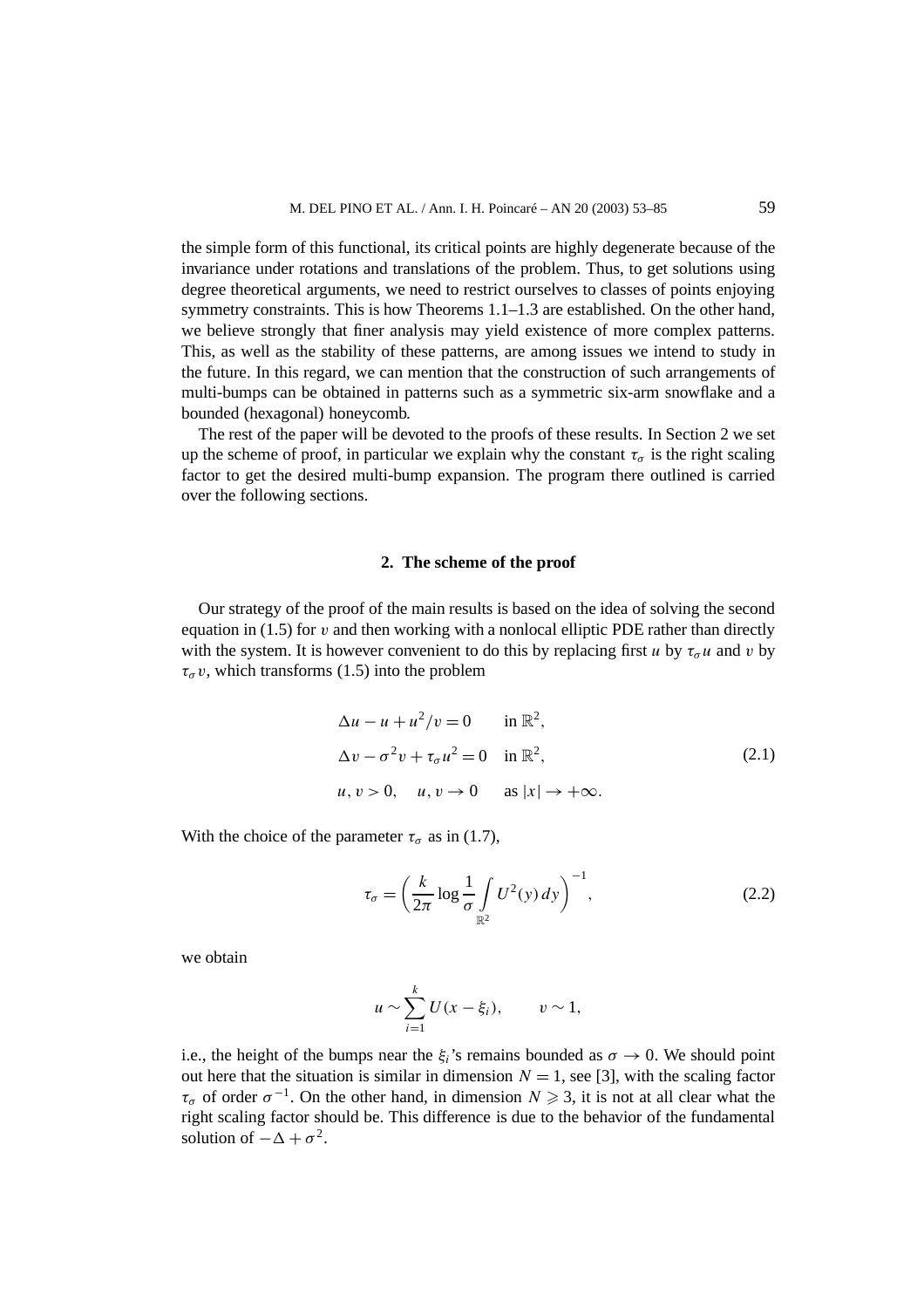In the sequel, by  $T(h)$  we denote the unique solution of the equation

$$
-\Delta v + \sigma^2 v = \tau_{\sigma} h \quad \text{in } \mathbb{R}^2,
$$
  

$$
v(x) \to 0 \qquad \text{as } |x| \to +\infty,
$$
 (2.3)

for  $h \in L^2(\mathbb{R}^2)$ , namely  $T = \tau_\sigma(-\Delta + \sigma^2)^{-1}$ . Solving the second equation for *v* in (2.1) we get  $v = T(u^2)$ , which leads to the nonlocal PDE for *u* 

$$
-\Delta u + u - \frac{u^2}{T(v^2)} = 0.
$$
 (2.4)

We consider points  $\xi_1, \xi_2, \ldots, \xi_k$  in  $\mathbb{R}^2$  which are the candidates for the location of spikes. We will assume that for some  $b > 1$ ,

$$
\frac{2}{3}\log\log\frac{1}{\sigma} < |\xi_j - \xi_i| < b\log\log\frac{1}{\sigma} \quad \forall i \neq j. \tag{2.5}
$$

Let us write

$$
W(x) = \sum_{i=1}^{k} U(x - \xi_i).
$$

We look for a solution to (2.4) in the form  $u = W + \phi$ , where  $\phi$  is a lower order term. Then, formally, we have

$$
T(u^{2}) = T(W^{2}) + 2T(W\phi) + 1
$$
o.t.

where l.o.t. correspond to lower order terms. We denote  $V = T(W^2)$ . By  $K(|y|)$  we denote the fundamental solution to  $-\Delta + 1$  in the plane. We can write

$$
T(W^2) = \tau_{\sigma} \int W^2(y) K(\sigma |x - y|) dy \sim \tau_{\sigma} \sum_{i=1}^k \int U^2(x - \xi_i) K(\sigma |x - y|) dx
$$

where the integration extends over all  $\mathbb{R}^2$ . For  $|x| = o(\sigma^{-1})$  we have  $K(\sigma|x|) =$  $-\frac{1}{2\pi}$  log( $\sigma |x|$ ) + O(1). Using this, and the definition of  $\tau_{\sigma}$  we get that near the  $\xi_i$ 's,

$$
V(x) = 1 + 1.0
$$

Arguing similarly we get

$$
T(W\phi) = \omega \int W\phi \, dx + \text{l.o.t.,} \quad \omega = \frac{\tau_{\sigma}}{2\pi} \log \frac{1}{\sigma} = \frac{1}{k \int U^2}.
$$

Then

$$
\frac{u^2}{v} = \frac{W^2 + 2W\phi + 1.0 \text{.t.}}{V + T(W\phi) + 1.0 \text{.t.}} = \frac{W^2}{V} + 2W\phi - W^2\omega \int W\phi + 1.0 \text{.t.}
$$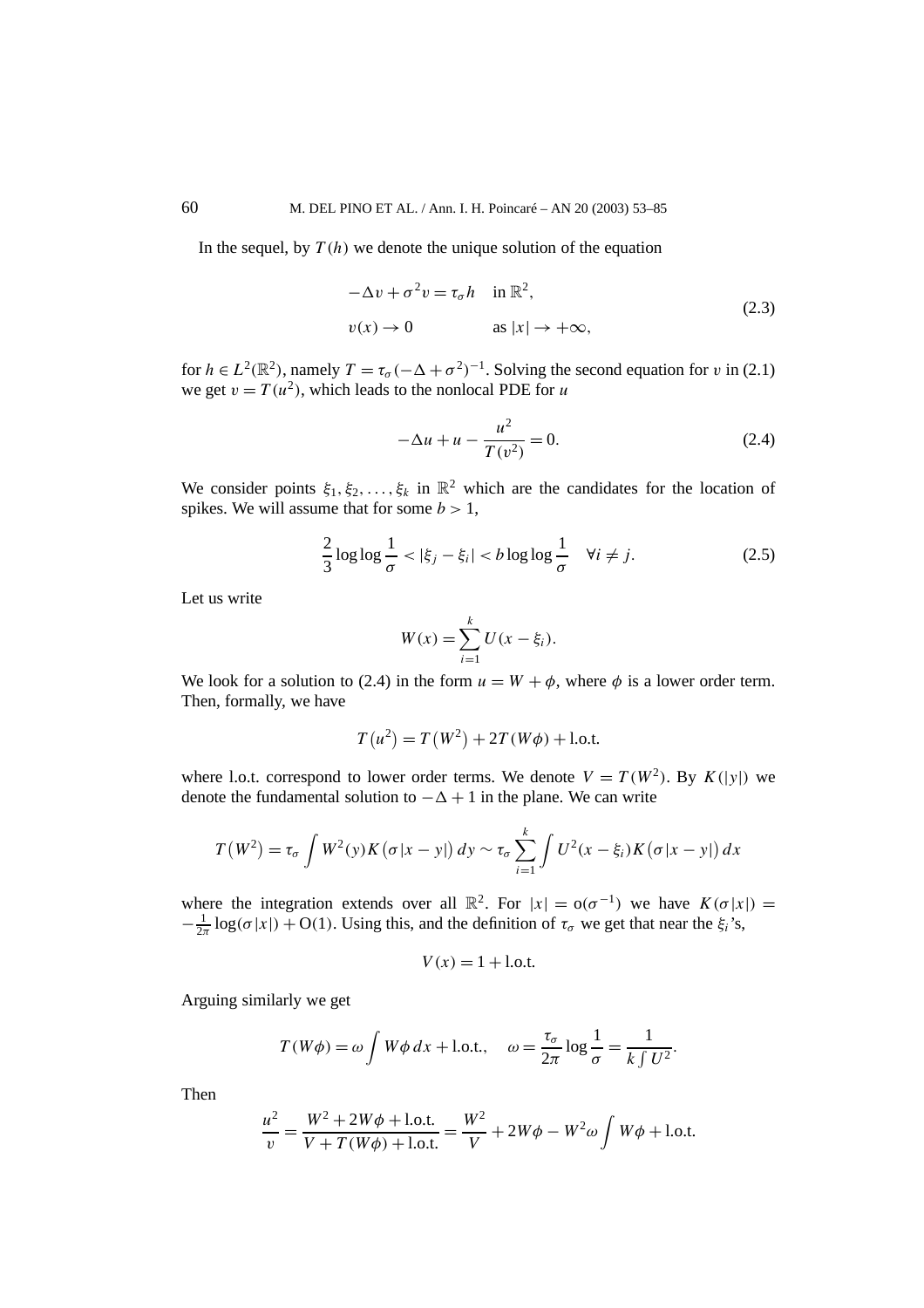Substituting all this in (2.4) we obtain the equation for *φ*

$$
-\Delta\phi + (1 - 2W)\phi + 2\omega W^2 \int W\phi = S + N(\phi), \qquad (2.6)
$$

where  $S = \Delta W - W + \frac{W^2}{V}$  and  $N(\phi)$ , defined by

$$
N(\phi) = \left[ \frac{(W + \phi)^2}{T((W + \phi)^2)} - \frac{W^2}{V} - 2W\phi + 2W^2\omega \int W\phi \right],
$$

represents higher order terms in *φ*.

Thus we have reduced the problem of finding solutions to (2.1) to the problem of solving (2.6) for  $\phi$ . We set  $\frac{\partial W}{\partial \xi_{j\alpha}} = Z_{j\alpha}$ . Rather than solving directly problem (2.6), we consider first the following auxiliary problem: given points  $\xi_i$ , find a function  $\phi$  such that for certain constants  $c_{i\alpha}$  the following equation is satisfied:

$$
L\phi = S + N(\phi) + \sum_{j,\alpha} c_{j\alpha} Z_{j\alpha},\tag{2.7}
$$

$$
\langle \phi, Z_{j\alpha} \rangle = 0, \quad j = 1, \dots, k,
$$
\n(2.8)

where

$$
L\phi = -\Delta\phi + (1 - 2W)\phi + 2\omega W^2 \int W\phi \qquad (2.9)
$$

and  $\langle \cdot, \cdot \rangle$  denotes the  $L^2$  inner product.

We will prove in Section 4 that this problem is uniquely solvable within a class of small functions  $\phi$  for all points  $(\xi_1, \ldots, \xi_k)$  satisfying constraints (2.5). Besides, the resulting constants  $c_{i\alpha}(\xi_1,\ldots,\xi_m)$  admit the expansion (1.11). We will of course get a solution of the full problem whenever the points  $\xi_i$  are adjusted in such a way that all of *ciα*'s vanish. We show the existence of such points in Section 5, where Theorems 1.1–1.3 are finally established. In remainder of the paper we rigorously carry out the program outlined above. In particular, we will need to understand invertibility properties of the linear operator *L* first. We will do this in the next section.

#### **3. The linear operator**

PROPOSITION 3.1. – *Let U be the unique, positive, radially symmetric solution to* (1.6).

(a) *There exists a positive constant*  $\mu_0$  *such that, as*  $r \to \infty$ *, the following formula holds*

$$
U(r) = \mu_0 r^{-1/2} e^{-r} \left[ 1 + \mathcal{O}(r^{-1}) \right].
$$

*Moreover*  $U'(r) < 0$ ,  $r > 0$  and  $U'(r) = -U(r)[1 + O(r^{-1})]$ , as  $r \to \infty$ ; a similar *formula holds for*  $U''(r)$ *.* 

(b) *Let*  $L_0 = -\Delta + (1 - 2U)$  *id. Then we have* 

$$
Ker(L_0) = span\left\{\frac{\partial U}{\partial x_1}, \frac{\partial U}{\partial x_2}\right\}.
$$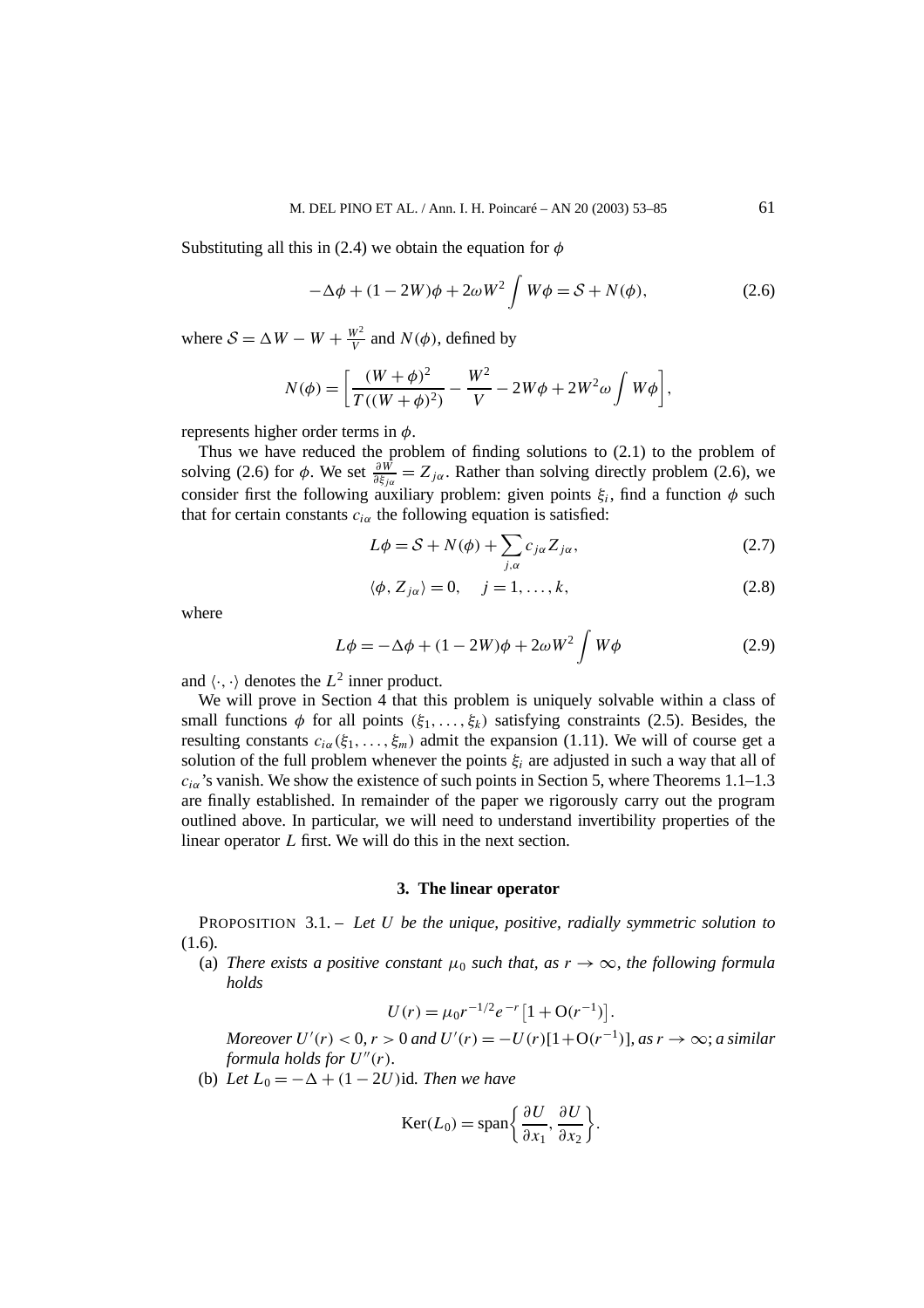(c) *Let L be the operator defined in* (2.9) *and let*

$$
L^*\phi = -\Delta\phi + (1 - 2W)\phi + 2\omega W \int W^2\phi
$$

*be its formal adjoint. If we denote*

$$
Z_{j\alpha} = \frac{\partial W}{\partial \xi_{j\alpha}},
$$

*then, for all*  $j = 1, \ldots, k, \alpha = 1, 2$ *, we have* 

$$
LZ_{j\alpha} = o\left(\exp\left(-\frac{1}{2}\min_{l \neq m} |\xi_l - \xi_m|\right)\right),
$$
  

$$
L^*Z_{j\alpha} = o\left(\exp\left(-\frac{1}{2}\min_{l \neq m} |\xi_l - \xi_m|\right)\right).
$$

*Similar estimates hold for Sobolev norms of*  $LZ_{j\alpha}$  *and*  $L^*Z_{j\alpha}$ *.* 

We shall carry out the analysis of the linear operator *L* in a framework of weighted  $L^{\infty}$ spaces. For this purpose we consider the following norms for a function defined on  $\mathbb{R}^2$ : given points  $\xi_1, \ldots, \xi_k$  we define

$$
\|\phi\|_{*} = \sup_{x \in \mathbb{R}^{2}} e^{2\mu \min_{i \leq k} |x - \xi_{i}|} |\phi(x)|,
$$
\n(3.1)

where  $0 < \mu < 1/8$  is a fixed number. We also consider

$$
||h||_{**} = \sup_{x \in \mathbb{R}^2} e^{3\mu \min_{i \le k} |x - \xi_i|} |h(x)|.
$$
 (3.2)

This choice of norms will become clear later. In the sequel we will not emphasize the dependence of the norms of a particular value of  $\mu$ . We first consider a problem that will later give rise to the finite-dimensional reduction. Given a function *h*,  $||h||_{**} < \infty$  find a  $\phi$  and constants  $c_{i\alpha}$ ,  $j = 1, ..., k$ ,  $\alpha = 1, 2$ , such that one has

$$
L\phi = h + \sum_{j,\alpha} c_{j\alpha} Z_{j\alpha} \quad \text{in } \mathbb{R}^2,
$$
  
\n
$$
\phi(x) \to 0 \qquad \text{as } |x| \to \infty,
$$
  
\n
$$
\langle \phi, Z_{j\alpha} \rangle = 0 \quad \text{for } j = 1, ..., k, \ \alpha = 1, 2.
$$
\n(3.3)

By **c** we will denote a vector with components  $c_{j\alpha}$ .

We refer to a pair  $(\phi, c)$  as a solution to (3.3). We have the following existence result for (3.3).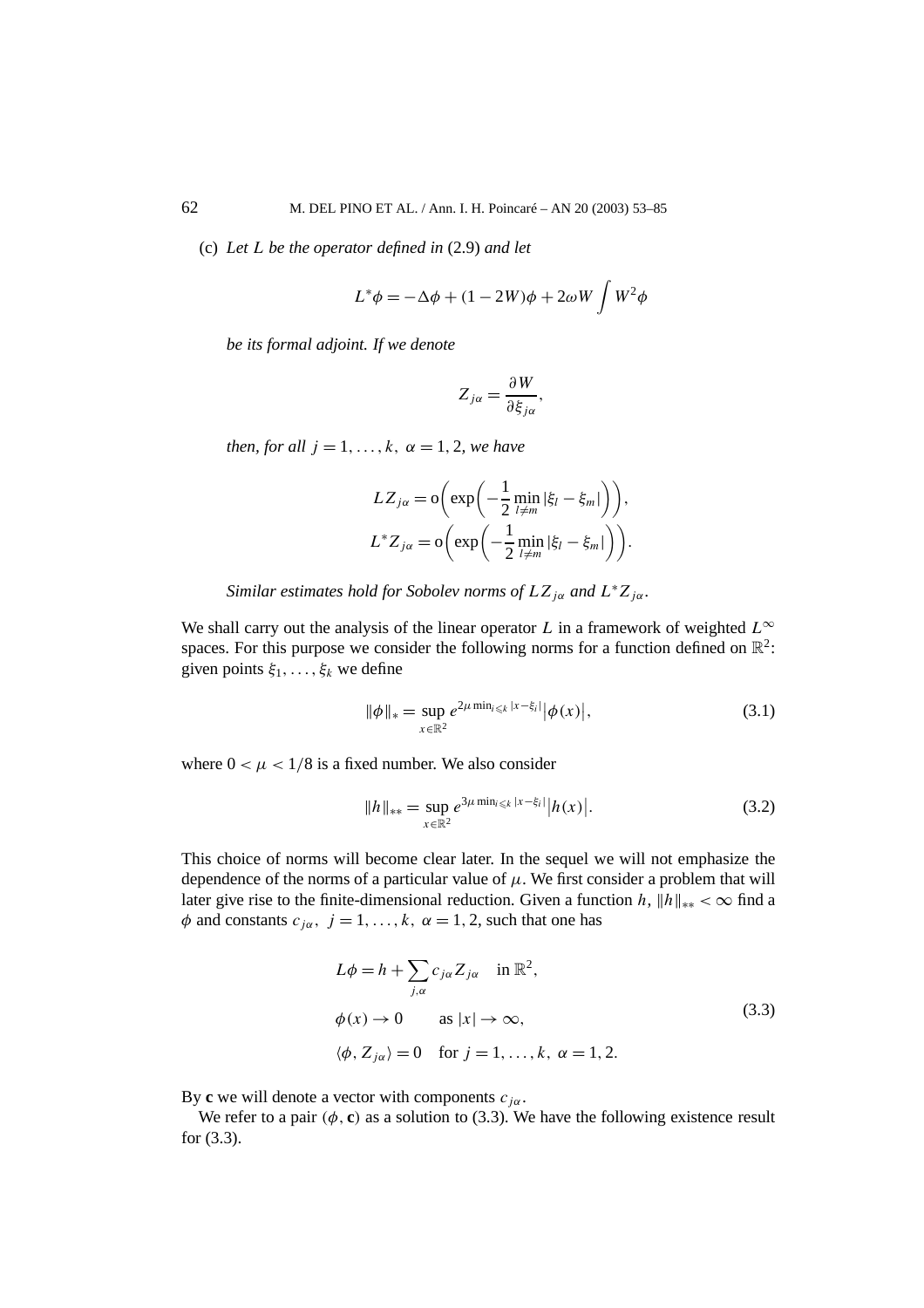THEOREM 3.1. – *There exist positive numbers R and C such that, for any points ξ*1*,...,ξk satisfying* |*ξi* − *ξj* | *> R for all i* = *j , and h locally Hölder continuous with*  $||h||_{**} < \infty$ , problem (3.3) has a unique solution  $\phi = T(h)$  and  $\mathbf{c} = \mathbf{c}(h)$ *. Moreover,* 

$$
\|T(h)\|_* \leq C \|h\|_{**}.
$$
\n(3.4)

The main ingredient in the proof of this result is the following lemma.

LEMMA 3.1. – Assume that  $\xi_j^n$ ,  $j = 1, ..., k$ , are such that  $\min_{i \neq j} |\xi_i^n - \xi_j^n| \to \infty$ ,  $||h_n||_{**}$  → 0*, and that*  $\phi_n$  *solves* 

$$
L\phi_n = h_n + \sum_{j,\alpha} c_{j\alpha}^n Z_{j\alpha} \quad \text{in } \mathbb{R}^2,
$$
  

$$
\phi_n(x) \to 0 \qquad \text{as } |x| \to \infty,
$$
  

$$
\langle \phi_n, Z_{j\alpha} \rangle = 0 \quad \text{for } j = 1, ..., k, \ \alpha = 1, 2.
$$

*Then*  $\|\phi_n\|_* \to 0$ .

*Proof. –* We will argue by contradiction. Without loss of generality we can assume that  $\|\phi_n\|_* = 1$ . Our first observation is that  $c^n_{j\alpha} \to 0$ . Indeed, multiplying the equation by  $Z_{j\alpha}$  and integrating by parts we get

$$
\langle \phi_n, L^* Z_{j\alpha} \rangle = c_{j\alpha}^n \int Z_{j\alpha}^2 + \sum_{(m,\beta) \neq (j,\alpha)} c_{m\beta}^n \langle Z_{m\beta}, Z_{j\alpha} \rangle + \langle h_n, Z_{j\alpha} \rangle.
$$

Using Proposition 3.1, by rather standard calculations, it follows that  $c^n_{j\alpha} \to 0$  as  $n \to \infty$ . Our next goal is to prove that

$$
\int W\phi_n \to 0 \quad \text{as } n \to \infty.
$$

To this end consider test function

$$
Z = x \cdot \nabla W + 2W
$$

and let

$$
L_0 = -\Delta + (1 - 2U)\mathrm{id}.
$$

We first claim that

$$
L_0 Z = -2W + o(1).
$$

Indeed if we set  $u_\lambda(x) = \lambda^2 W(\lambda x)$ , then

$$
\Delta u_{\lambda}(x) = \lambda^2 u_{\lambda} - u_{\lambda}^2 + \sum_{i \neq j} U(\lambda x - \xi_i) U(\lambda x - \xi_j).
$$

Since  $Z = \frac{\partial u_\lambda}{\partial \lambda} |_{\lambda=1}$  the claim follows now from Proposition 3.1 and the above.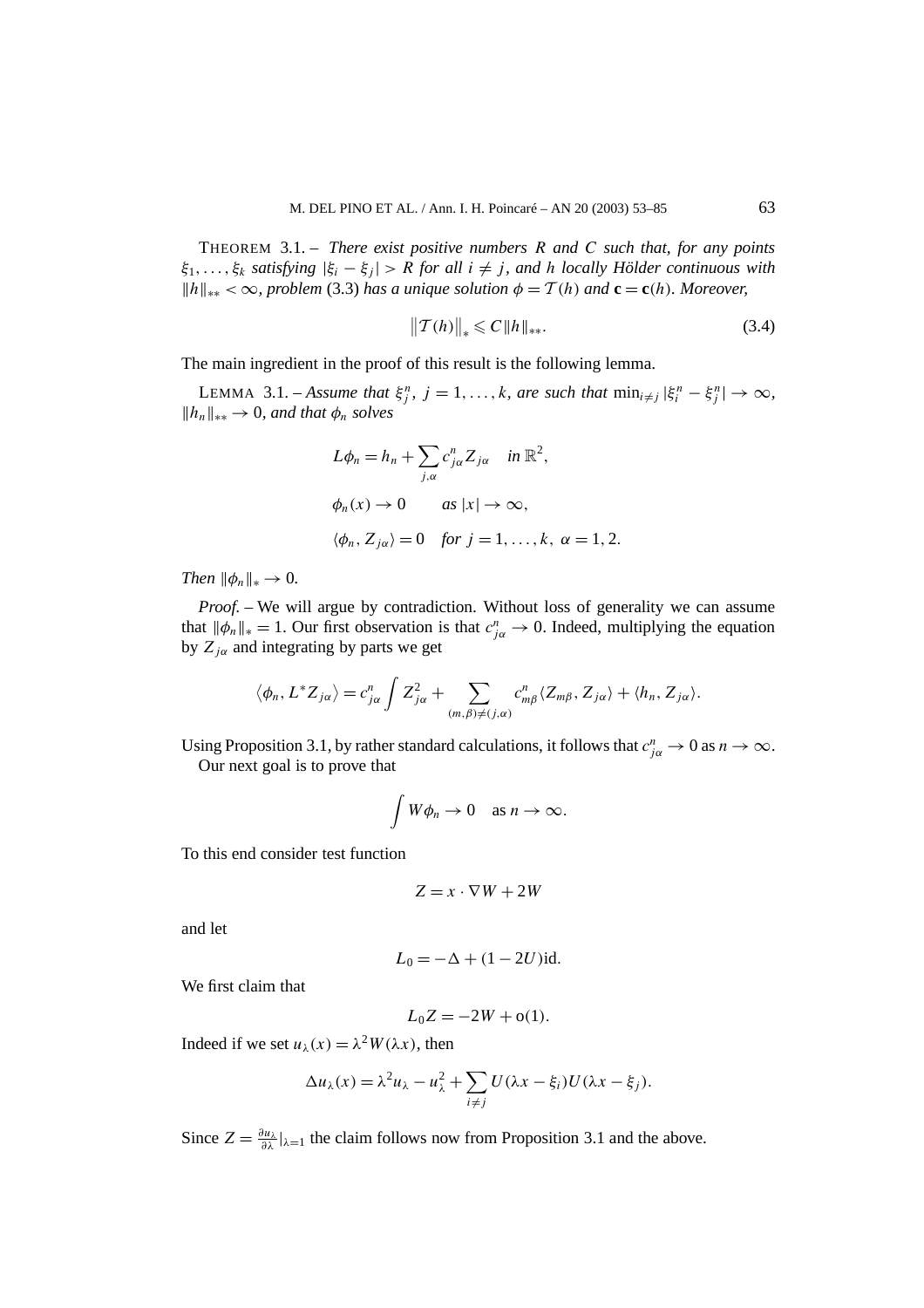Decompose  $\phi_n = a_n W + \psi_n$  where  $\langle W, \psi_n \rangle = 0$ . Then  $L \psi_n = L_0 \psi_n$  and we have

$$
o(1) = \langle L\phi_n, Z \rangle = a_n \langle LW, Z \rangle + \langle L_0\psi_n, Z \rangle.
$$

But

$$
\langle L_0 \psi_n, Z \rangle = \langle \psi_n, L_0 Z \rangle = -2 \langle W, \psi_n \rangle + o(1) = o(1)
$$

and

$$
\langle LW, Z \rangle = \langle W^2, Z \rangle + o(1) = \frac{1}{3} \int x \cdot \nabla W^3 + 2 \int W^3 + o(1) = \frac{4}{3} \int W^3 + o(1).
$$

It follows that  $a_n \to 0$ , or  $\langle W, \phi_n \rangle = o(1)$ . Going back to the equation satisfied by  $\phi_n$ , we see then that

$$
-\Delta \phi_n + (1 - 2W)\phi_n = o(1)\left(W^2 + \sum_{j,\alpha} Z_{j\alpha}\right) + h_n \equiv g_n + h_n,
$$

with  $||g_n||_{**} \to 0$ . We can rewrite this relation as

$$
\phi_n(x) = \int K(|x - y|) (2W\phi_n + g_n + h_n) dy \equiv I + II + III,
$$

where *K* is the fundamental solution of  $-\Delta + 1$  in  $\mathbb{R}^2$ .

Using the definition of the norm  $\|\cdot\|_*$  and normalization  $\|\phi_n\|_* = 1$  we get

$$
I \leqslant 2 \int K(|x - y|) W(y) |\phi_n(y)| dy
$$
  
\n
$$
\leqslant 2 \int K(|x - y|) W(y) e^{-2\mu \min_{j \leqslant k} |y - \xi_j|} dy
$$
  
\n
$$
\leqslant C e^{-(1+2\mu) \min_{j \leqslant k} |x - \xi_j|}.
$$

Furthermore we have

$$
\mathrm{II} \leqslant \mathrm{o}(1) \int K\big(|x-y|\big) \bigg[W^2(y) + \sum_{j,\alpha} |Z_{j\alpha}|\bigg] dy \leqslant \mathrm{o}(1) e^{-\min_{j\leqslant k} |x-\xi_j|}.
$$

Finally we get

$$
\begin{aligned} \text{III} &\leq C \|h_n\|_{**} \int K\big(|x-y|\big) e^{-3\mu \min_{j\leq k}|y-\xi_j|} \, dy \\ &\leq \text{o}(1) \int K\big(|x-y|\big) e^{-3\mu \min_{j\leq k}|y-\xi_j|} \, dy \\ &\leq \text{o}(1) e^{-3\mu \min_{j\leq k}|x-\xi_j|} .\end{aligned}
$$

Combining the above inequalities we obtain

$$
\left|\phi_n(x)\right| \leqslant \nu_0 e^{-3\mu \min_{j\leqslant k}|x-\xi_j|},\tag{3.5}
$$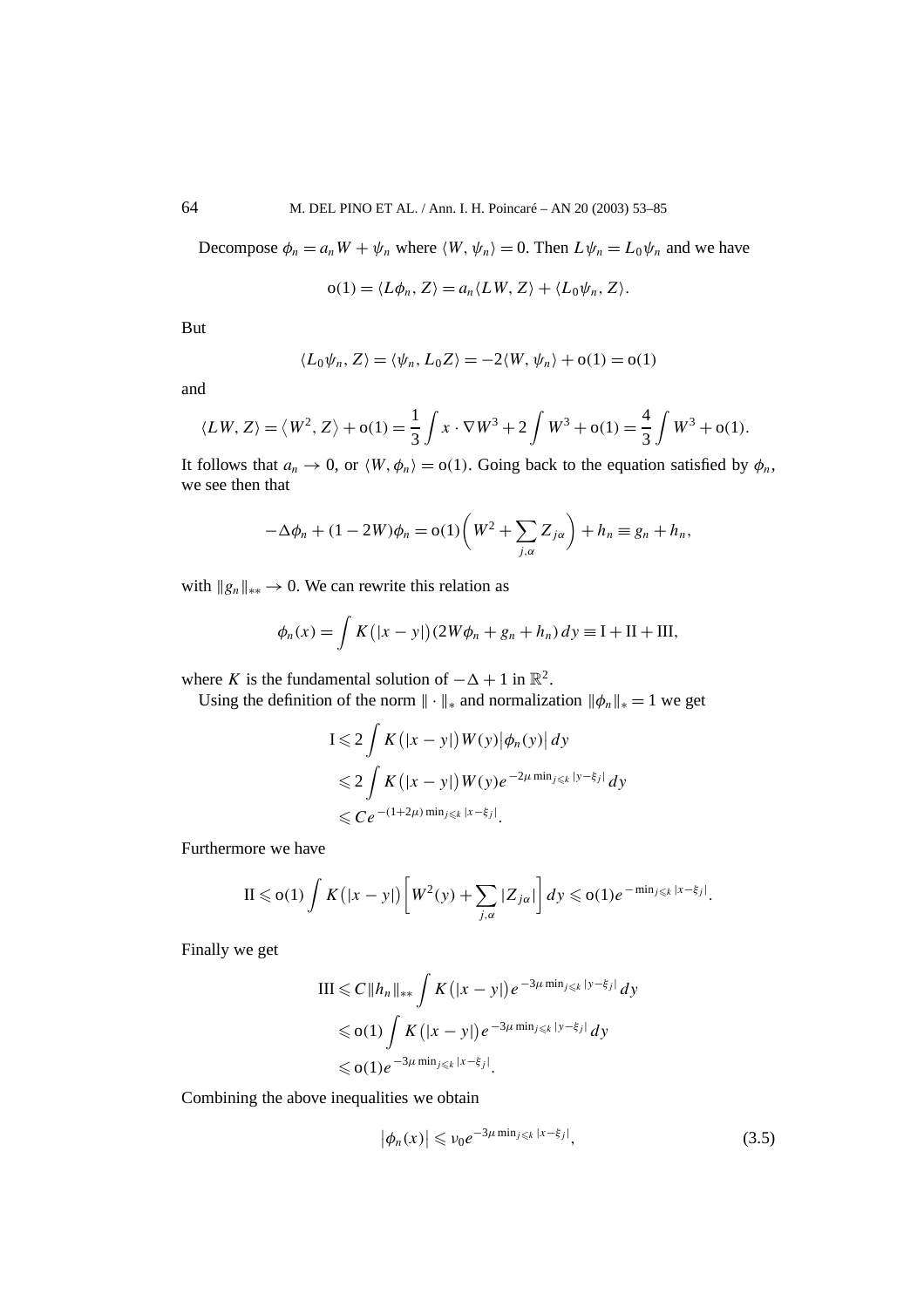with some  $v_0 > 1$  independent on *n*. Consequently,

$$
e^{2\mu \min_{j\leq k}|x-\xi_j|}|\phi(x)| \leq v_0 e^{-\mu \min_{j\leq k}|x-\xi_j|}.
$$

Since  $\|\phi_n\|_{\ast} = 1$ , the above inequality implies that at least for one index *m* we have

$$
\sup_{\{|x-\xi_m|<\frac{\log v_0}{\mu}\}} |\phi_n(x)| > v_0^{-2}.
$$

We set  $\tilde{\phi}_n(y) = \phi_n(y + \xi_m)$ . A standard compactness argument then yields the existence of a subsequence of  $\tilde{\phi}_n$  which converges uniformly over compacts to a nontrivial solution *φ* of the equation

$$
-\Delta\phi + (1 - 2U)\phi = 0,
$$

which decays exponentially to zero at infinity. Moreover,  $\langle \phi_n, Z_{i\alpha} \rangle = 0$ , estimate (3.5) and Dominated Convergence Theorem yield

$$
\left\langle \phi, \frac{\partial U}{\partial y_{\alpha}} \right\rangle = 0, \quad \alpha = 1, 2,
$$

hence, from Proposition 3.1, we obtain  $\phi \equiv 0$ . We have reached a contradiction which concludes the proof of the lemma.  $\square$ 

*Proof of Theorem 3.1. –* Let us set

$$
\mathcal{H} = \{ \phi \in H^1(\mathbb{R}^N) \mid \langle \phi, Z_{j\alpha} \rangle = 0, \ j = 1, \ldots, k, \ \alpha = 1, 2 \}.
$$

Observe that  $\phi$  solves problem (3.3) if and only if  $\phi \in \mathcal{H}$  satisfies

$$
\int (\nabla \phi \nabla \psi + \phi \psi) - \langle 2W\phi, \psi \rangle + 2\omega \langle W, \phi \rangle \langle W^2, \psi \rangle = \langle h, \psi \rangle, \quad \forall \psi \in \mathcal{H}.
$$

This equation that can be rewritten in  $H$  in the form

$$
\phi + S(\phi) = \bar{h},\tag{3.6}
$$

where *S* is a linear compact operator in  $H$  and  $\bar{h} \in H$ .

Using Fredholm's alternative to show that this equation is uniquely solvable it suffices to check that Eq. (3.6) for  $\bar{h} \equiv 0$  has only the zero solution. To this end, we can just assume the opposite, namely the existence of points  $\xi_i^n$  such that  $|\xi_i^n - \xi_j^n| \to \infty$ , so that *φn* solves

$$
L(\phi_n) = \sum_{j,\alpha} c_{j\alpha}^n Z_{j\alpha} \quad \text{in } \mathbb{R}^2,
$$
  

$$
\phi_n(x) \to 0 \qquad \text{as } |x| \to \infty,
$$
  

$$
\langle \phi_n, Z_{j\alpha} \rangle = 0 \quad j = 1, ..., k, \alpha = 1, 2,
$$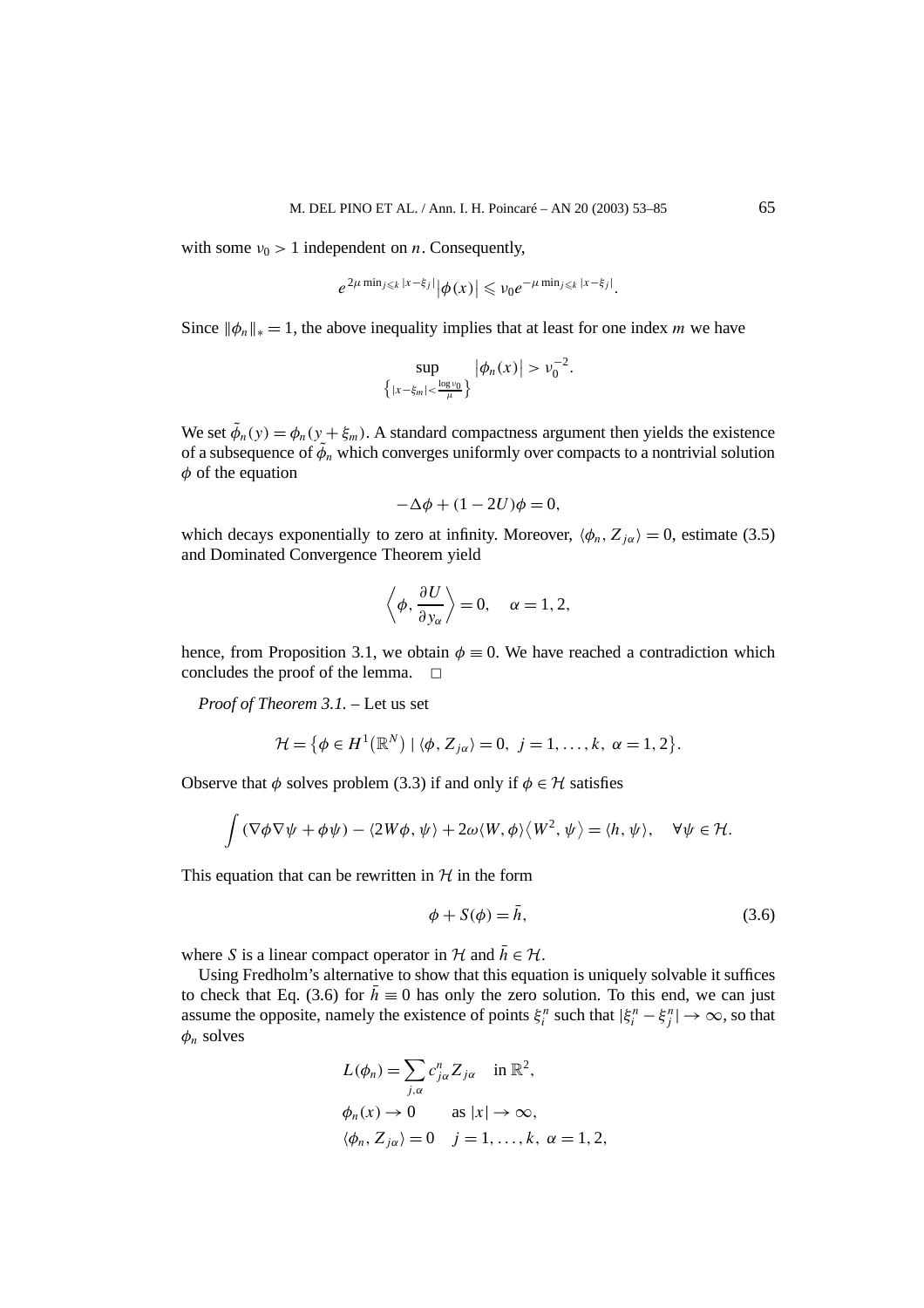and  $\|\phi_n\|_{\ast} = 1$ . But this contradicts the previous lemma. Once we know  $\phi$  we can determine a unique **c** from the system of equations

$$
c_{j\alpha}\int Z_{j\alpha}^2+\sum_{(m,\beta)\neq(j,\alpha)}c_{m\beta}\langle Z_{m\beta},Z_{j\alpha}\rangle=\langle\phi,L^*Z_{j\alpha}\rangle-\langle h,Z_{j\alpha}\rangle.
$$

Estimate (3.4) follows now immediately from Lemma 3.1.  $\Box$ 

#### **4. Basic estimates**

In this section and those to follow, we make the following assumptions on the points *ξ*1*,...,ξk*:

$$
\frac{2}{3}\log\log\frac{1}{\sigma} \leqslant |\xi_i - \xi_j| \quad \forall i \neq j,
$$
\n(4.1)

and for a certain number *b >* 1

$$
|\xi_i| \leqslant \frac{b}{2} \log \log \frac{1}{\sigma} \quad \forall i. \tag{4.2}
$$

The estimates obtained below will be uniform on points  $\xi$ <sub>i</sub> satisfying these constraints, and valid for all sufficiently small  $\sigma > 0$ . Observe that from (4.2) it follows

$$
|\xi_i - \xi_j| \leq b \log \log \frac{1}{\sigma}, \quad i \neq j.
$$

We also notice that from our argument in the following sections one can show that it suffices to take  $b > 20$ .

For the rest of this section as well as in the remainder of this paper the same symbol *γ* will designate different positive numbers taken in each step smaller if necessary.

Our immediate purpose is to work out estimates for the solution *V* of the problem

$$
-\Delta V + \sigma^2 V = \tau_{\sigma} \left[ \sum_{i=1}^{k} U(|x - \xi_i|) \right]^2,
$$
  

$$
V(x) \to 0 \text{ as } |x| \to \infty,
$$

where  $\tau_{\sigma}$  is given in (2.2) Denote by  $Z_0$  the solution of

$$
-\Delta Z_0 + \sigma^2 Z_0 = U(|x|)^2,
$$
  

$$
Z_0(x) \to 0 \quad \text{as } |x| \to \infty,
$$

and by  $\theta_{ij}(x)$ ,  $i \neq j$ , that of

$$
-\Delta\theta + \sigma^2 \theta = U(|x - \xi_i|)U(|x - \xi_j|),
$$
  
\n
$$
\theta(x) \to 0 \quad \text{as } |x| \to \infty.
$$
\n(4.3)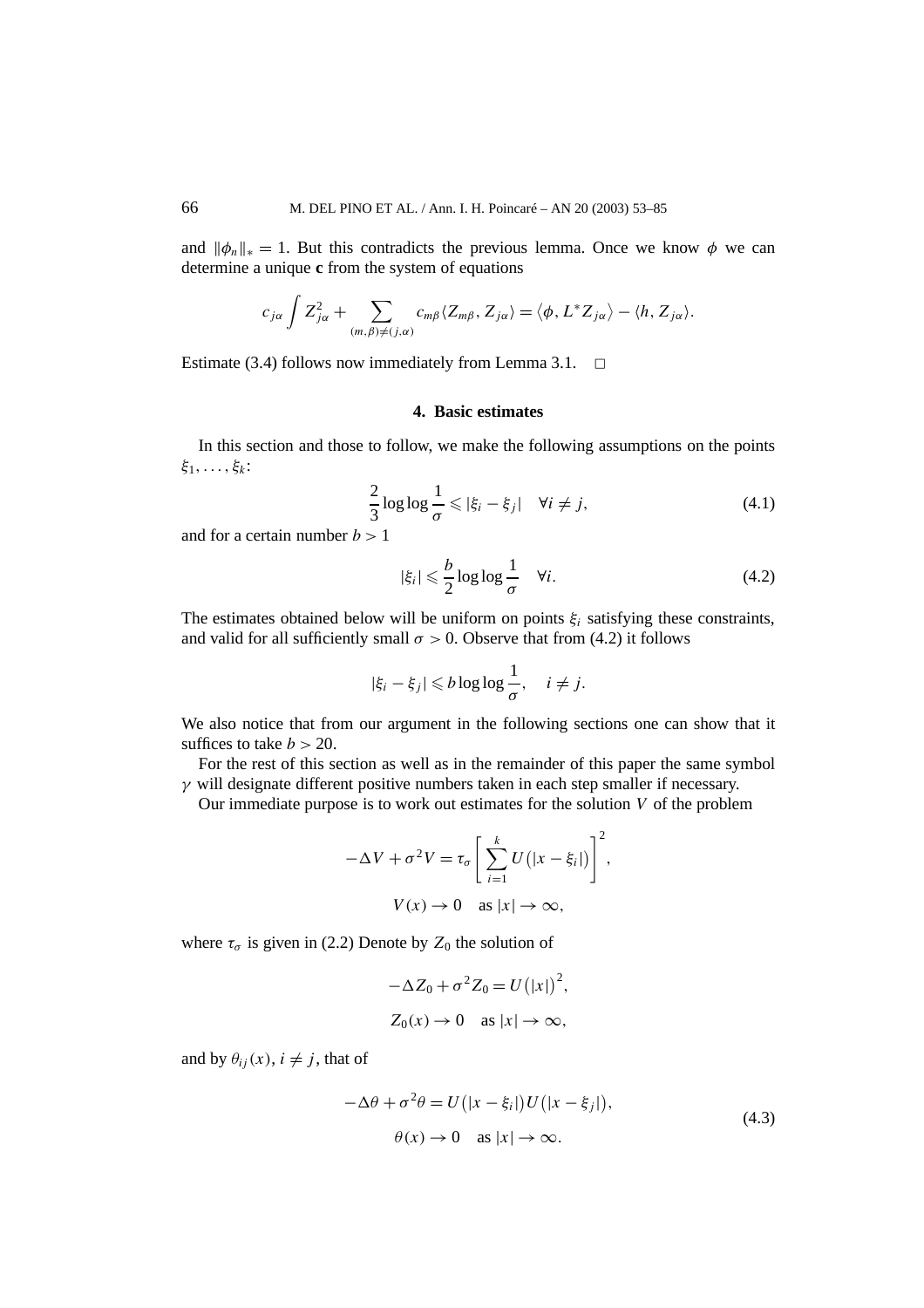Then we have

$$
V(x) = \tau_{\sigma} \sum_{i=1}^{k} Z_0(|x - \xi_i|) + \tau_{\sigma} \sum_{i \neq j} \theta_{ij}(x).
$$

We will now study  $Z_0(|x|)$ . Let  $K(|x|)$  be the fundamental solution of

$$
-\Delta K + K = \delta_0,
$$

where  $\delta_0$  is the Dirac mass at the origin.

LEMMA 4.1. – *The following expansion of K holds*:

$$
K(r) = -\frac{1}{2\pi} \log r + c_1 + c_2 r^2 \log r + \psi(r),
$$

*for*  $0 < r < 1$ *, where*  $\psi$  *is a smooth function, with*  $\psi(0) = 0$ *,*  $\psi'(0) = 0$  *and*  $c_1$ *,*  $c_2$  *are universal constants.*

*Proof.* – Let  $h(r) = K(r) + \frac{1}{2\pi} \log r$ . Then *h* satisfies

$$
-\Delta h + h = \frac{1}{2\pi} \log r,
$$
  
 
$$
h(1) = K(1).
$$

Consequently, *h* is a radially symmetric function which is of class  $C^1$  in  $B(0, 1)$ . More precisely, it can be written in the form:

$$
h(r) = c_1 + c_2 r^2 \log r + \psi(r),
$$

with  $\psi$  as in the statement of the lemma, and the desired expansion follows.  $\Box$ 

Our next purpose is to estimate  $Z_0(x)$  in the range  $|x| < 10b \log \log \frac{1}{\sigma}$ . Our starting point is that  $Z_0$  can be represented in the following form:

$$
Z_0(|x|) = \int K(\sigma |x-y|)U^2(|y|) dy.
$$

We can expand  $Z_0$  as

$$
Z_0(|x|) = -\frac{1}{2\pi} \int \log(\sigma |x - y|) U^2(|y|) dy + c_1 \int U^2 + O(\sigma^2 \log \sigma),
$$

whenever  $|x| < 10b \log \log \frac{1}{\sigma}$ . The quantity  $O(\sigma^2 \log \sigma)$ , as well as its derivative, is small, uniformly in *x* in this range.

Let us consider now the quantity

$$
H(|x|) = -\frac{1}{2\pi} \int \log|x - y| U^{2}(|y|) dy.
$$
 (4.4)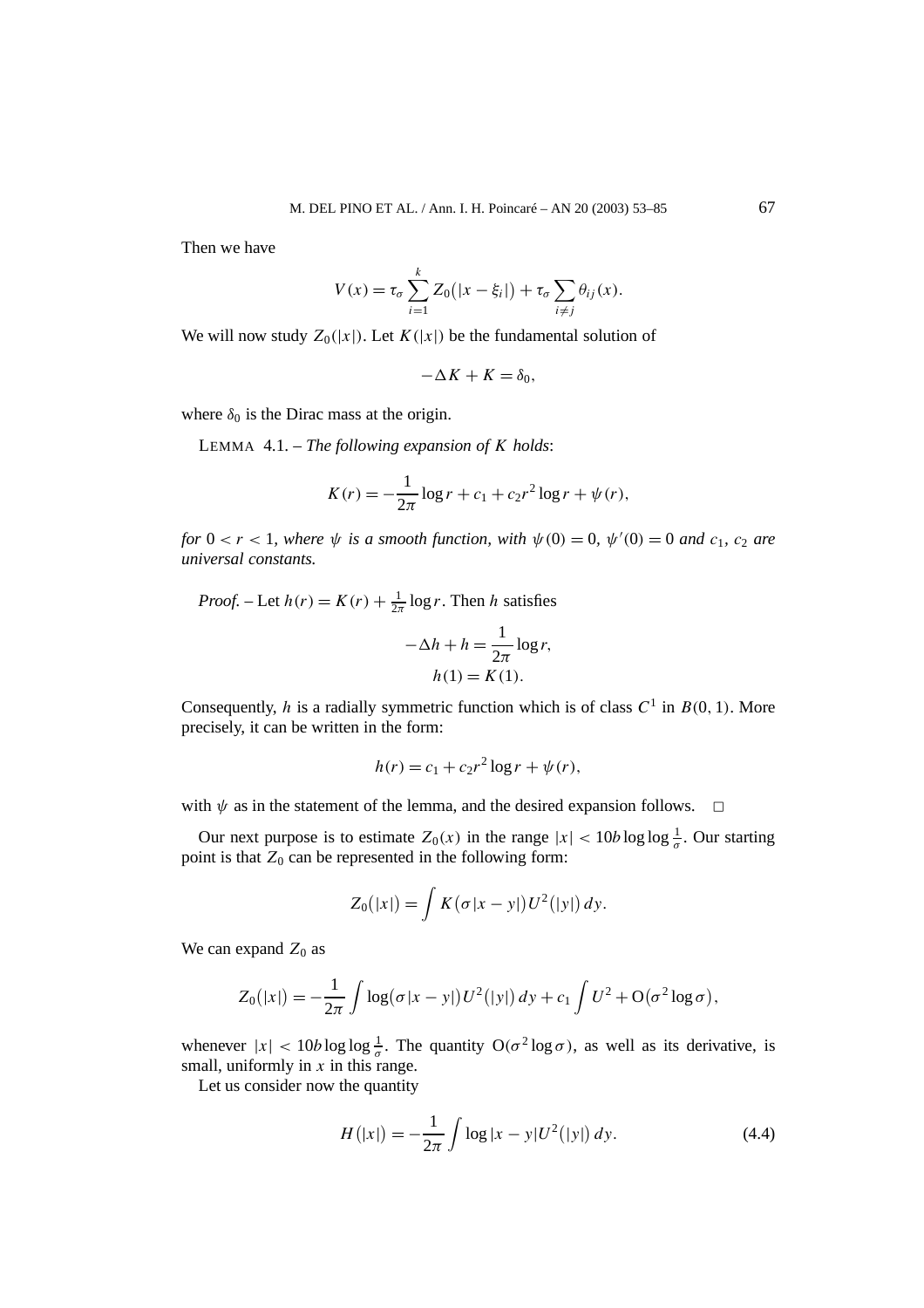$H(r)$  can be written explicitly, for  $r > 1$ , as

$$
H(r) = c_4 - \int_{1}^{r} \frac{ds}{s} \int_{0}^{s} U^2(\rho) \rho \, d\rho,
$$

for a certain constant  $c_4$ . Hence, for  $|x| > 1$ ,

$$
H(|x|) = -(\log|x|) \int U^2 + f(|x|)
$$

where *f* and its derivative are uniformly bounded.

Let us now consider the functions  $\theta_{ij}(x)$  given in (4.3). Since  $\theta_{ij}$  can be represented as

$$
\theta_{ij}(x) = \int K(\sigma |x - y|) U(y - \xi_i) U(y - \xi_j) dy.
$$

Then, for  $|x| < 10b \log \log \frac{1}{\sigma}$ , the following uniform expansion holds

$$
\theta_{ij}(x) = -\frac{1}{2\pi} \int \log(\sigma |x - y|) U(y - \xi_i) U(y - \xi_j) dy
$$

$$
+ c_1 \int U(y - \xi_i) U(y - \xi_j) dy + o(\sigma).
$$

Using Proposition 3.1 one can show that there is a  $\gamma > 0$  such that

$$
\int \left( c_1 - \frac{1}{2\pi} \log|x - y| \right) U(y - \xi_i) U(y - \xi_j) dy = O\left( \frac{1}{(\log 1/\sigma)^{\gamma}} \right),
$$

uniformly on  $|x| < 10b \log \log \frac{1}{\sigma}$ ; a similar estimate holds for the derivative of the above expression with respect to *x*. Let us set

$$
\delta_*(|z|) = \int U(y)U(y-z) dy.
$$
\n(4.5)

We have that  $|U(y)| \le Ce^{-|y|}$ , hence, for  $\rho = |z|^{-1}$ ,  $\hat{z} = \rho z$ ,

$$
\delta_{*}(|z|) \leqslant Ce^{-(1-\rho)|z|} \int e^{-\rho(|x|+|x-z|)} dx \leqslant Ce^{-|z|} |z|^{2} \int e^{-(|y|+|y-\hat{z}|)} dy.
$$

This implies

$$
\delta_*(|z|) \leqslant Ce^{-|z|}|z|^2. \tag{4.6}
$$

A similar estimate is valid for the derivative of *δ*∗. Hence

$$
\delta_*(|\xi_i - \xi_j|) \leq C e^{-|\xi_i - \xi_j|} |\xi_i - \xi_j|^2.
$$

Thus, combining the above estimates we obtain: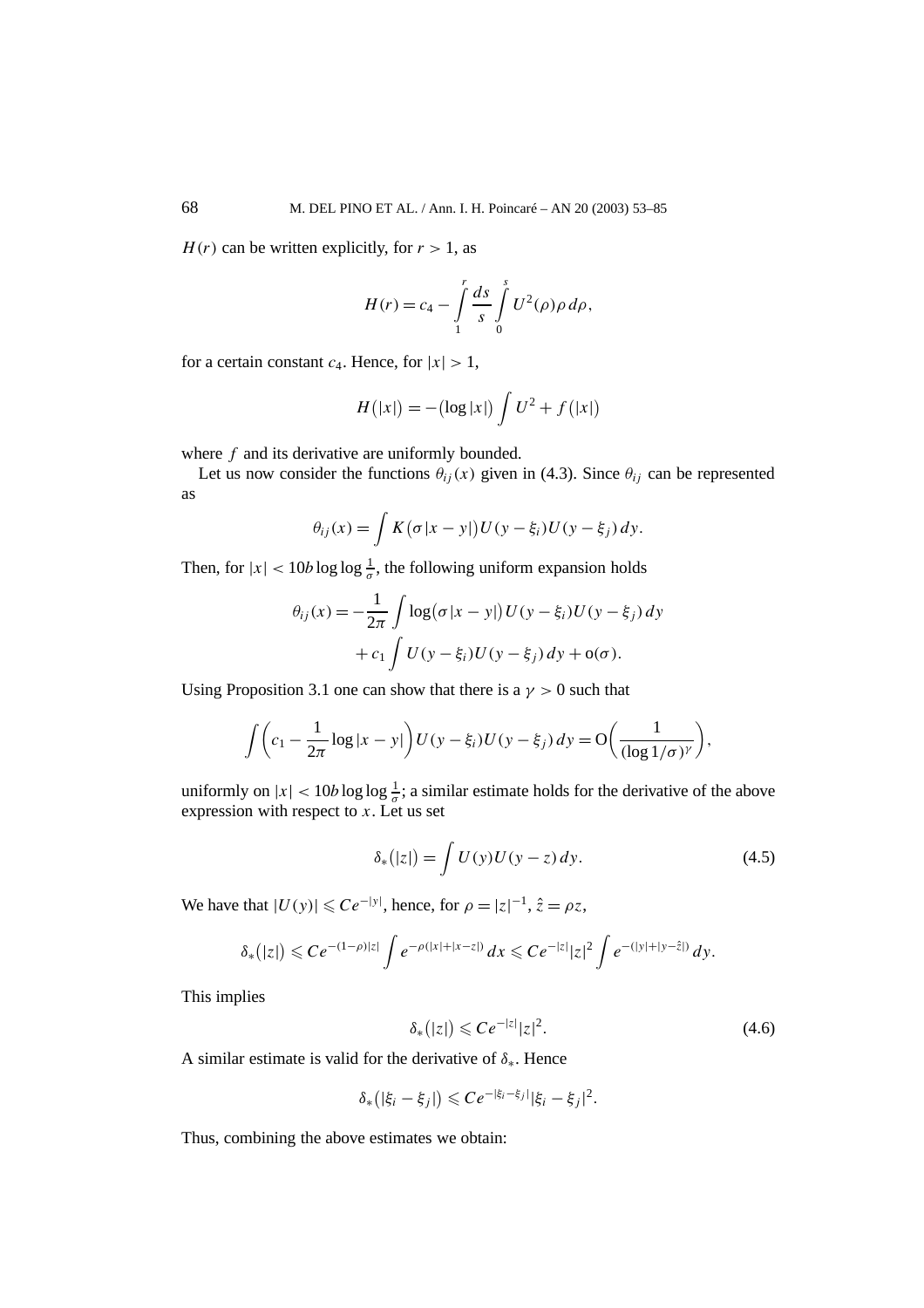LEMMA  $42$  – (a) *The following estimate holds uniformly for*  $|x| < 10b \log \log \sigma$ 

$$
V(x) = 1 + \tau_{\sigma} \sum_{i=1}^{k} H(|x - \xi_{i}|) + c_{5} \sum_{i \neq j} \delta_{*}(|\xi_{j} - \xi_{i}|) + O\left(\frac{1}{\log 1/\sigma}\right).
$$

*A similar estimate holds for the derivatives of V with respect to x. The function H*( $|x|$ ) *is given by* (4.4) *and, for*  $|x| > 1$ *, has the expansion,* 

$$
H(|x|) = -(\log|x|) \int U^2 + f(|x|)
$$

*with a smooth, bounded f . The function δ*<sup>∗</sup> *is given by* (4.5) *and satisfies estimate* (4.6)*.*

(b) If  $|x| > 10b \log \log \sigma$  *then the following lower estimate is true* 

$$
V(x) \geqslant \frac{c_6}{\log 1/\sigma} e^{-2\sigma |x|}.\tag{4.7}
$$

Estimate (4.7) can be proven by using a suitable barrier function. We omit the details.

#### **5. Further estimates**

For brevity we shall denote  $U_i(x) = U(|x - \xi_i|)$  and  $W = \sum_{i=1}^{k} U_i$ . Our purpose in this section is to derive estimates for the quantity

$$
S \equiv \Delta W - W + \frac{W^2}{V},\tag{5.1}
$$

which can be rewritten as

$$
\mathcal{S} = \frac{W^2}{V} - \sum_{i=1}^k U_i^2.
$$

Our first result is the following:

LEMMA 5.1. – Let the number  $\mu > 0$  in the definition of the norm  $\|\cdot\|_{**}$  be such that *µ <* 1*/*6*. For all points ξi satisfying constraints* (4.1)*,* (4.2)*, and all sufficiently small σ we have*

$$
\|\mathcal{S}\|_{**} \leqslant \frac{1}{(\log 1/\sigma)^{1/2+\gamma}},
$$

*where*  $\gamma > 0$ *.* 

*Proof.* – Let us assume first  $|x| < 10b \log \log \frac{1}{\sigma}$ . We write

$$
S = \frac{1 - V}{V} \sum_{i=1}^{k} U_i^2 + V^{-1} \sum_{i \neq j} U_i U_j = I_1 + I_2.
$$
 (5.2)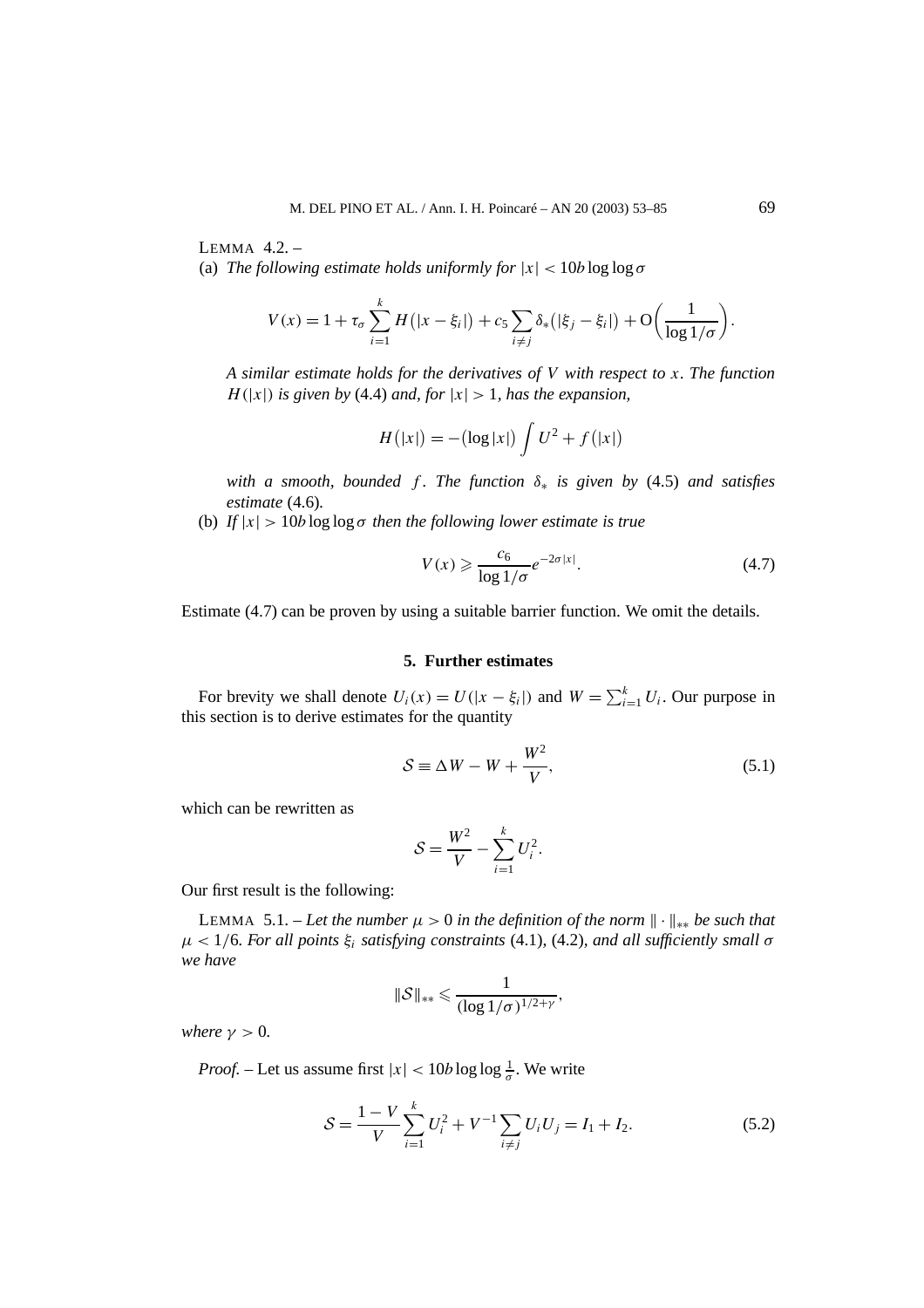To begin with, observe that, in the region under consideration,

$$
V = 1 + \mathcal{O}\left(\frac{1}{(\log 1/\sigma)^{1-\delta}}\right),\,
$$

for any  $\delta > 0$ . Hence

$$
I_1 = \left(\sum_{i=1}^k U_i^2\right) O\left(\frac{1}{(\log 1/\sigma)^{1-\delta}}\right).
$$

On the other hand,

$$
V^{-1}U_iU_j \leq 2U_iU_j \leq Ce^{-3\mu(|x-\xi_i|+|x-\xi_j|)/2}e^{-(1-3\mu/2)|\xi_i-\xi_j|}.
$$

Hence

$$
I_2 \leqslant Ce^{-3\mu \min_i |x-\xi_i|} \frac{1}{(\log 1/\sigma)^{\frac{2}{3}(1-3\mu/2)}}
$$

in this region. Choosing  $\mu$  < 1/6, we then get

$$
|\mathcal{S}| \leqslant Ce^{-3\mu \min_{i} |x-\xi_{i}|} \frac{1}{(\log 1/\sigma)^{\frac{1}{2}+\gamma}}, \quad 0 < \gamma < 1/6 - \mu,
$$
 (5.3)

for all small  $\sigma$ , provided that  $|x| < 10b \log \log \frac{1}{\sigma}$ .

Assume now  $|x| > 10b \log \log \frac{1}{\sigma}$ . Then, recalling estimate (4.7), we get, assuming also that  $b > 1$ ,

$$
|\mathcal{S}| \leqslant C \log \frac{1}{\sigma} \left( \sum_{i=1}^{k} U_i^2 \right) e^{\sigma |x|} \leqslant C \log \frac{1}{\sigma} \left( \sum_{i=1}^{k} U_i^2 \right)^{\frac{1}{2}} e^{-\frac{7}{2} \log \log \frac{1}{\sigma}}
$$
  
\$\leqslant \left( C \log \frac{1}{\sigma} \right)^{-1} e^{-\min\_i |x - \xi\_i|}.\tag{5.4}

Combining relations (5.3) and (5.4), the assertion of the lemma immediately fol $lows.  $\Box$$ 

Another quantity whose estimates will be crucial for the remaining arguments is

$$
\mathcal{I} = \int \mathcal{S}Z_{i\alpha}.\tag{5.5}
$$

We shall consider  $i = 1 = \alpha$  only, since the other cases are similar. Observe that  $\frac{\partial U(x-\xi_1)}{\partial \xi_{11}} = -\frac{\partial U(x-\xi_1)}{\partial x_1}$  and thus we have

$$
- \mathcal{I} = \int (1 - V)V^{-1} \sum_{i=1}^{k} U_i^2 \frac{\partial U}{\partial x_1} (x - \xi_1) dx + \int V^{-1} \sum_{i \neq j} U_i U_j \frac{\partial U}{\partial x_1} (x - \xi_1) dx = I_1 + I_2.
$$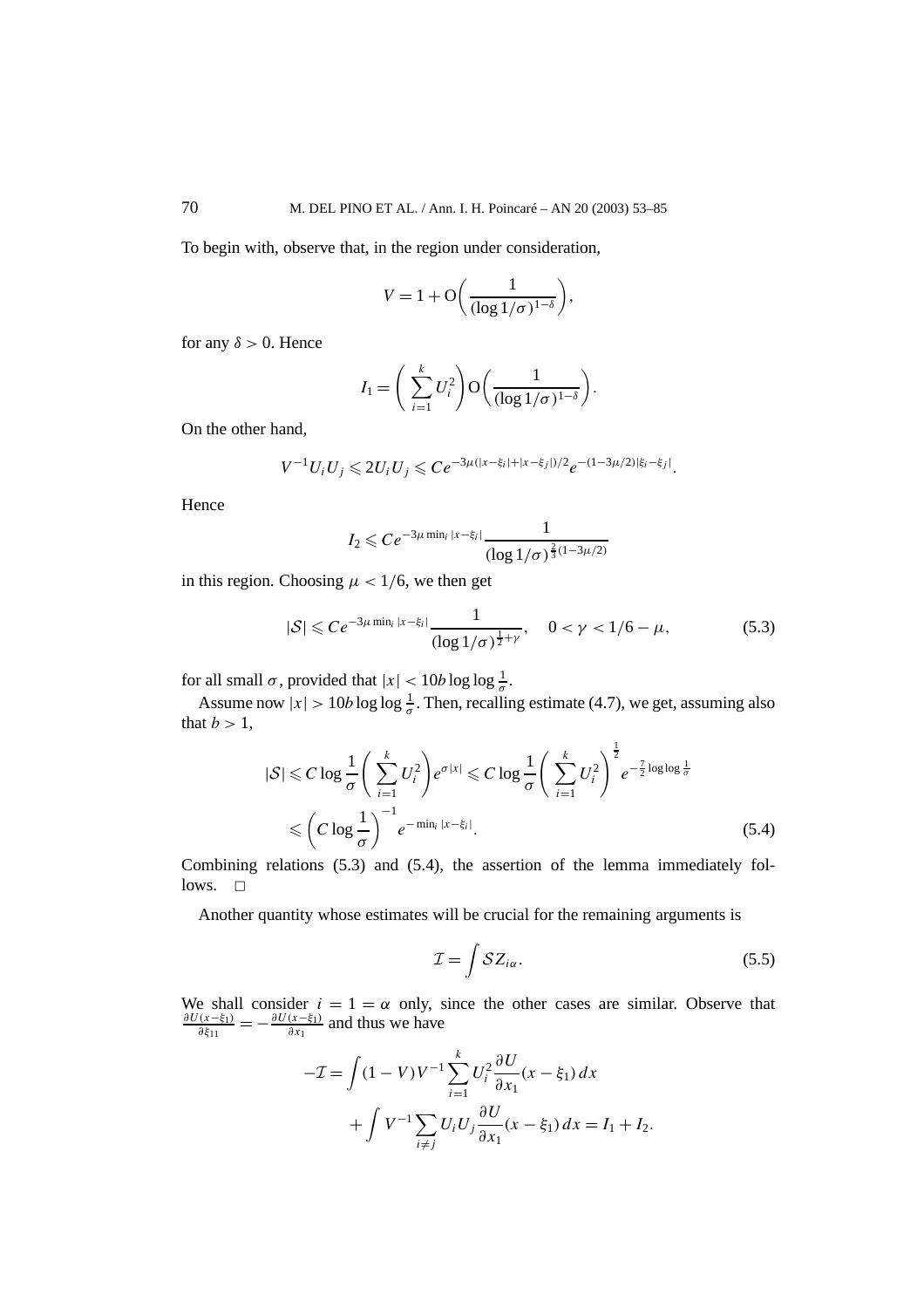We will estimate separately  $I_1$  and  $I_2$ . In fact we will find the following expansions:

$$
I_2 = -c_7 \frac{\partial}{\partial \xi_{11}} \sum_{j \neq 1} U(\xi_j - \xi_1) + \mathcal{O}\left(\frac{1}{(\log 1/\sigma)^{1+\gamma}}\right) \tag{5.6}
$$

and

$$
I_1 = -c_8 \frac{\partial}{\partial \xi_{11}} \sum_{i \neq 1} \frac{\log|\xi_i - \xi_1|}{\log \sigma} + \mathcal{O}\left(\frac{1}{(\log 1/\sigma)^{1+\gamma}}\right). \tag{5.7}
$$

Here  $c_7$  and  $c_8$  are absolute constants and  $\gamma$  some positive number.

We will establish first (5.6). Using Lemma 4.2 we obtain

$$
\int V^{-1} \sum_{i \neq j} U_i U_j \frac{\partial U_1}{\partial x_1} = \int \sum_{i \neq j} U_i U_j \frac{\partial U_1}{\partial x_1} + \mathcal{O}\left(\frac{1}{(\log 1/\sigma)^{1+\gamma}}\right).
$$

Let us estimate  $\int U_i U_j \frac{\partial U_1}{\partial x_1}$  for  $i \neq j$ . We observe that if  $i, j \neq 1$ , then

$$
\int U_i U_j \frac{\partial U_1}{\partial x_1} = O(e^{-|\xi_i - \xi_1| - |\xi_i - \xi_1|}) = O\left(\frac{1}{(\log 1/\sigma)^{4/3}}\right).
$$

On the other hand, if  $i = 1$ ,  $j \neq 1$  we get

$$
\int U_1 U_j \frac{\partial U_1}{\partial x_1} = -\frac{1}{2} \frac{\partial}{\xi_{11}} \int U^2 (x - \xi_1) U(x - \xi_j) \, dx.
$$

To analyze this last quantity, we will use the following intermediate result.

LEMMA 5.2. – Let  $h(|x|)$  be a nonnegative, radially symmetric function such that  $h(|x|) \leq C e^{-\alpha|x|}$  *for some*  $1 < \alpha \leq 2$  *and let* 

$$
F(z) = \int h(|x|)U(x - z) dx.
$$

*There is a number*  $c_5 > 0$  *such that* 

$$
F(z) = c_5 U(z) + \psi(z),
$$

*where*  $\psi(z)$ *, as well as its derivative, satisfy*  $\psi(z) = O(e^{-\alpha r})$  *as*  $r \to +\infty$ *.* 

*Proof. –* Let us observe that *F* is radially symmetric and satisfies

$$
-\Delta F(z) + F(z) = \int h(|x|)U(x - z)^2 dx \equiv h_0(z).
$$

Thus  $h_0$  is radially symmetric, and  $|h_0(z)| \leqslant Ce^{-\alpha|z|}$ . Using the ODE satisfied by F we see that it can be represented, thanks to the variation of parameters formula, as

$$
F(r) = \lambda_0 K(r) - K(r) \int\limits_r^\infty \frac{ds}{s K(s)^2} \int\limits_s^\infty h_0(t) K(t) t \, dt,
$$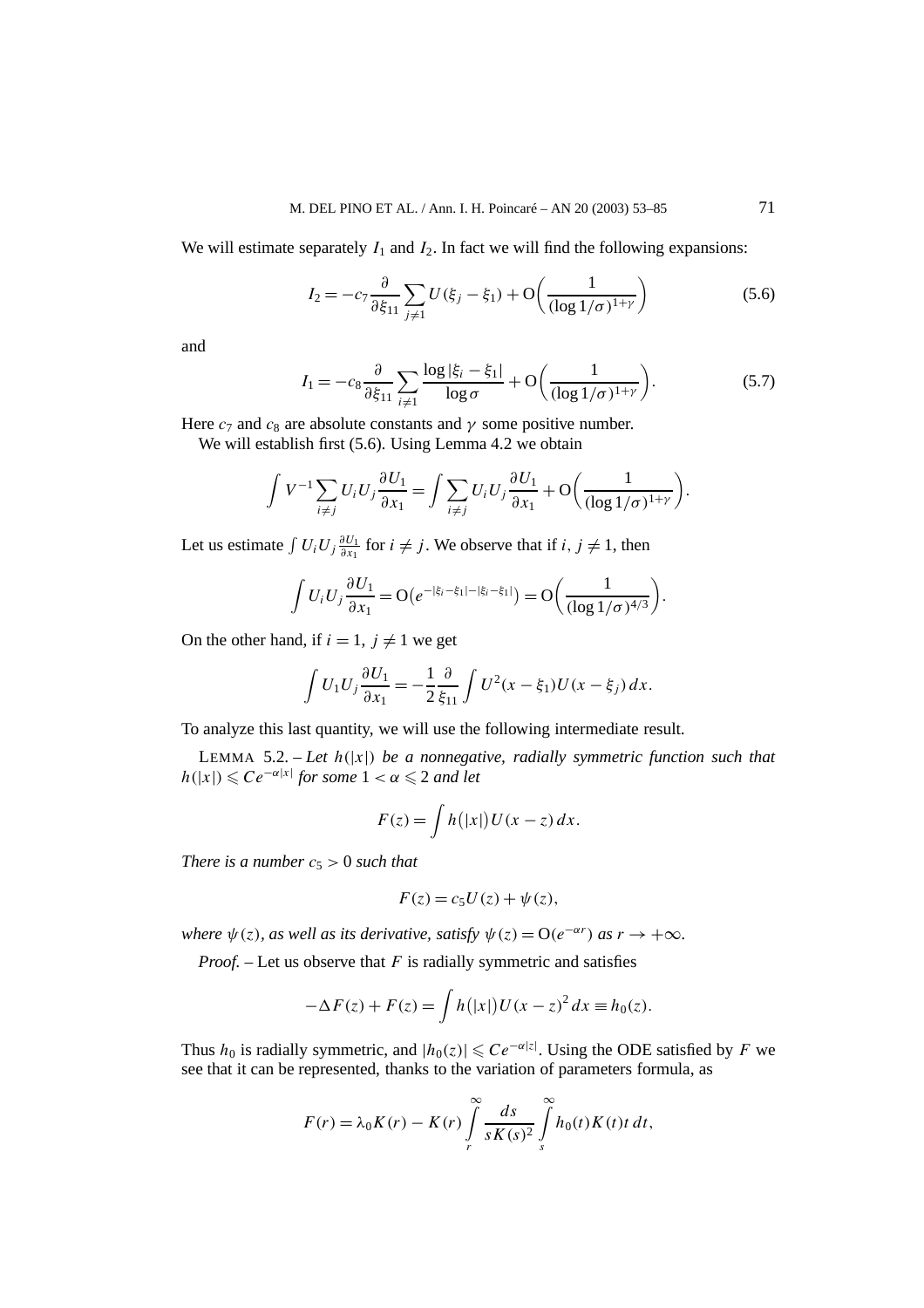where

$$
\lambda_0 = \int\limits_0^\infty \frac{ds}{sK(s)^2} \int\limits_s^\infty h_0(t)K(t)t\,dt > 0.
$$

Similarly, since *U* satisfies

$$
-\Delta U(z) + U(z) = U(z)^2,
$$

we get, with

$$
\lambda_1 = \int\limits_r^\infty \frac{ds}{sK(s)^2} \int\limits_s^\infty U^2(t)K(t)t\,dt > 0,
$$

that

$$
U(r) = \lambda_1 K(r) - K(r) \int\limits_r^\infty \frac{ds}{sK(s)^2} \int\limits_s^\infty U^2(t)K(t) t dt.
$$

Then, choosing  $c_5 = \frac{\lambda_0}{\lambda_1}$ , the result of the lemma follows with

$$
\psi(r) = K(r) \int\limits_r^\infty \frac{ds}{sK(s)^2} \int\limits_r^\infty [h_0(t) - c_5 U^2(t)] K(t) t \, dt.
$$

This concludes the proof.  $\Box$ 

Using Lemma 5.2, we thus get that for a certain universal constant  $c_7 > 0$ ,

$$
\int U^2(x-\xi_1)U(x-\xi_j)\,dx=2c_7U(\xi_j-\xi_1)+O(e^{-2|\xi_j-\xi_1|}),
$$

with a similar estimate for its derivative. Hence

$$
\int V^{-1} \sum_{i \neq j} U_i U_j \frac{\partial U_1}{\partial x_1} = -c_7 \frac{\partial}{\xi_{11}} \sum_{j \neq 1} U(\xi_j - \xi_1) + \mathcal{O}\left(\frac{1}{(\log 1/\sigma)^{1+\gamma}}\right),
$$

and estimate (5.6) thus follows.

Let us continue now with  $I_1$ . Using Lemma 4.2 we get

$$
I_{1} = -\int \sum_{i=1}^{k} U(x - \xi_{i})^{2} \left\{ \sum_{j=1}^{k} \tau_{\sigma} H(|x - \xi_{j}|) + \frac{c_{5}}{k} \sum_{j \neq l} \delta_{*}(|\xi_{j} - \xi_{l}|) \right\}
$$

$$
\times \frac{\partial U}{\partial x_{1}}(x - \xi_{1}) dx + O\left(\frac{1}{(\log 1/\sigma)^{1+\gamma}}\right)
$$

where *H* is given by (4.4) and  $\delta_*$  by (4.5). Let us first estimate

$$
g_{ijl} = \int U(x - \xi_i)^2 \delta_* (|\xi_j - \xi_l|) \frac{\partial U}{\partial x_1}(x - \xi_1) dx,
$$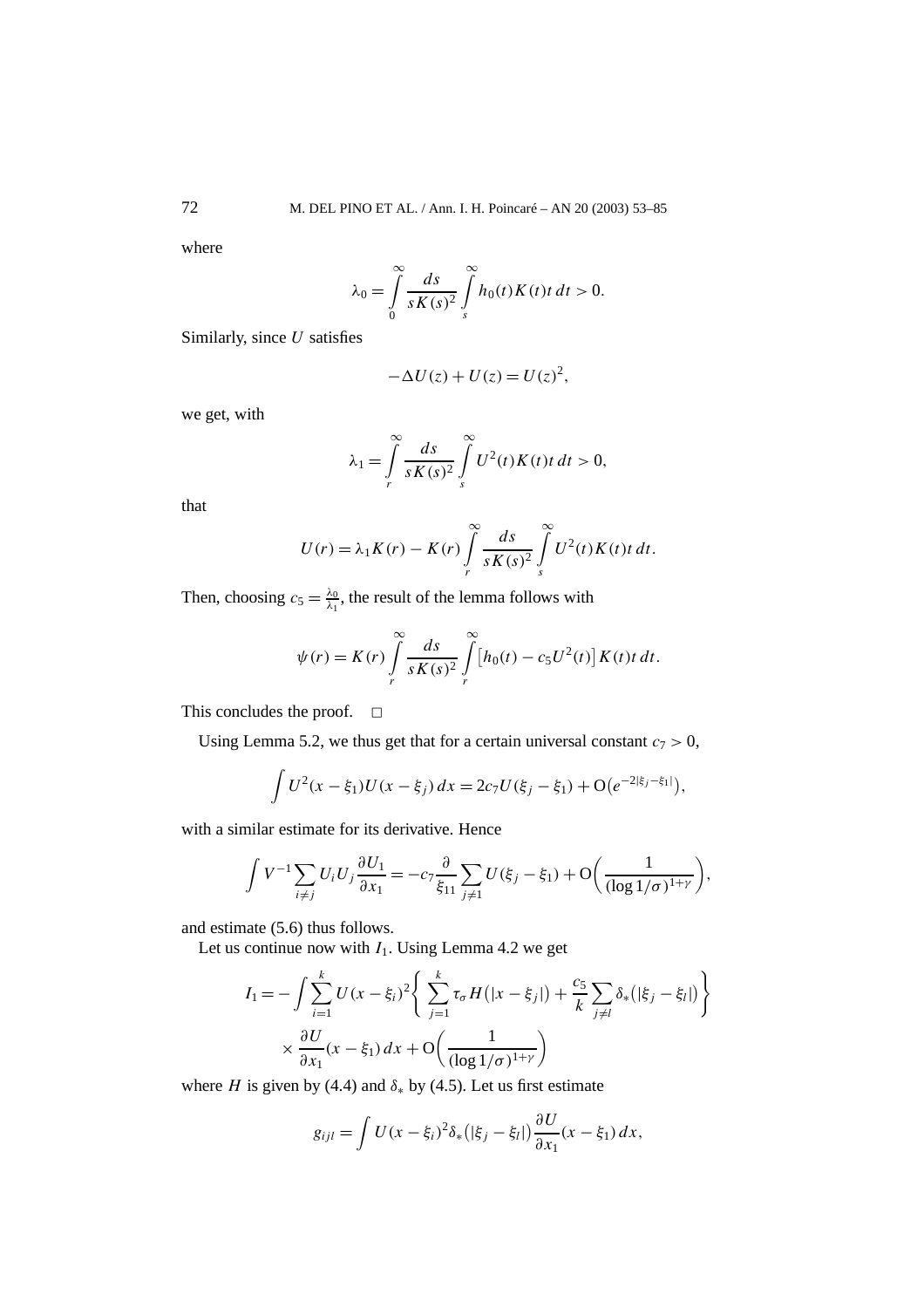with  $j \neq l$ . For  $i = 1$  this term is zero, while for  $i \neq 1$  we can estimate, using (4.6) and Lemma 5.2,

$$
|g_{ijl}| \leqslant |\xi_j - \xi_l|^2 e^{-|\xi_j - \xi_l| - |\xi_i - \xi_l|} = O\bigg(\frac{1}{(\log 1/\sigma)^{1+\gamma}}\bigg).
$$

Let us consider now the terms

$$
I_{ij} = \int U(x - \xi_i)^2 H(|x - \xi_j|) \frac{\partial U}{\partial x_1}(x - \xi_1) dx.
$$

First we observe that the term corresponding to  $i = j = 1$  vanishes, by symmetry. If *i* and *j* are both different, and both different from 1, then the resulting term is of lower order, more precisely

$$
I_{ij} = \int U(x - \xi_i)^2 H(|x - \xi_j|) \frac{\partial}{\partial x_1} U(x - \xi_1) dx
$$
  
= 
$$
\int U^2 \frac{\partial}{\partial \xi_{11}} \int U(x - (\xi_i - \xi_1))^2 \log(|x - (\xi_j - \xi_1)|) U(x) dx + O\left(\frac{1}{(\log 1/\sigma)^{\gamma}}\right)
$$
  
= 
$$
C \frac{\partial}{\partial \xi_{11}} \log |(\xi_j - \xi_1)| U(\xi_i - \xi_1) + O\left(\frac{1}{(\log 1/\sigma)^{\gamma}}\right) = O\left(\frac{1}{(\log 1/\sigma)^{\gamma}}\right).
$$

On the other hand, if  $i = 1$ ,

$$
I_{1j} = -\frac{1}{3} \frac{\partial}{\partial \xi_{11}} \int U(x)^3 H(|x - (\xi_j - \xi_1)|) dx
$$
  
=  $\frac{1}{3} \int U^2 \frac{\partial}{\partial \xi_{11}} \int U(x)^3 \log(|x - (\xi_j - \xi_1)|) dx + O\left(\frac{1}{(\log 1/\sigma)^{\gamma}}\right)$   
=  $c_8 \frac{\partial}{\partial \xi_{11}} \log(|\xi_j - \xi_1|) dx + O\left(\frac{1}{(\log 1/\sigma)^{\gamma}}\right)$ .

Now, as for  $I_{i1}$ , we get

$$
I_{i1} = \int U(x - (\xi_i - \xi_1))^2 H(|x|) \frac{\partial U}{\partial x_1}(x) dx = O(e^{-|\xi_i - \xi_1|}) = O\left(\frac{1}{(\log 1/\sigma)^{\gamma}}\right).
$$

Combining the above estimates immediately yields (5.7).

Hence we have found that

$$
\int \mathcal{S}Z_{11} = \sum_{j\neq 1} \frac{\partial}{\partial \xi_{11}} \left[ c_7 U(\xi_j - \xi_1) + c_8 \frac{\log |\xi_j - \xi_1|}{\log \sigma} \right] + \mathcal{O}\left(\frac{1}{(\log 1/\sigma)^{1+\gamma}}\right).
$$

Thus, we obtain the following result:

LEMMA 5.3. – *There exists a*  $\gamma > 0$  *such that for all points*  $\xi_i$  *satisfying* (4.1) *and* (4.2) *we have,*

$$
\int \mathcal{S}Z_{j\alpha} = \sum_{m \neq j} \frac{\partial F(|\xi_j - \xi_m|)}{\partial \xi_{j\alpha}} + \mathcal{O}\bigg(\frac{1}{(\log 1/\sigma)^{1+\gamma}}\bigg),\,
$$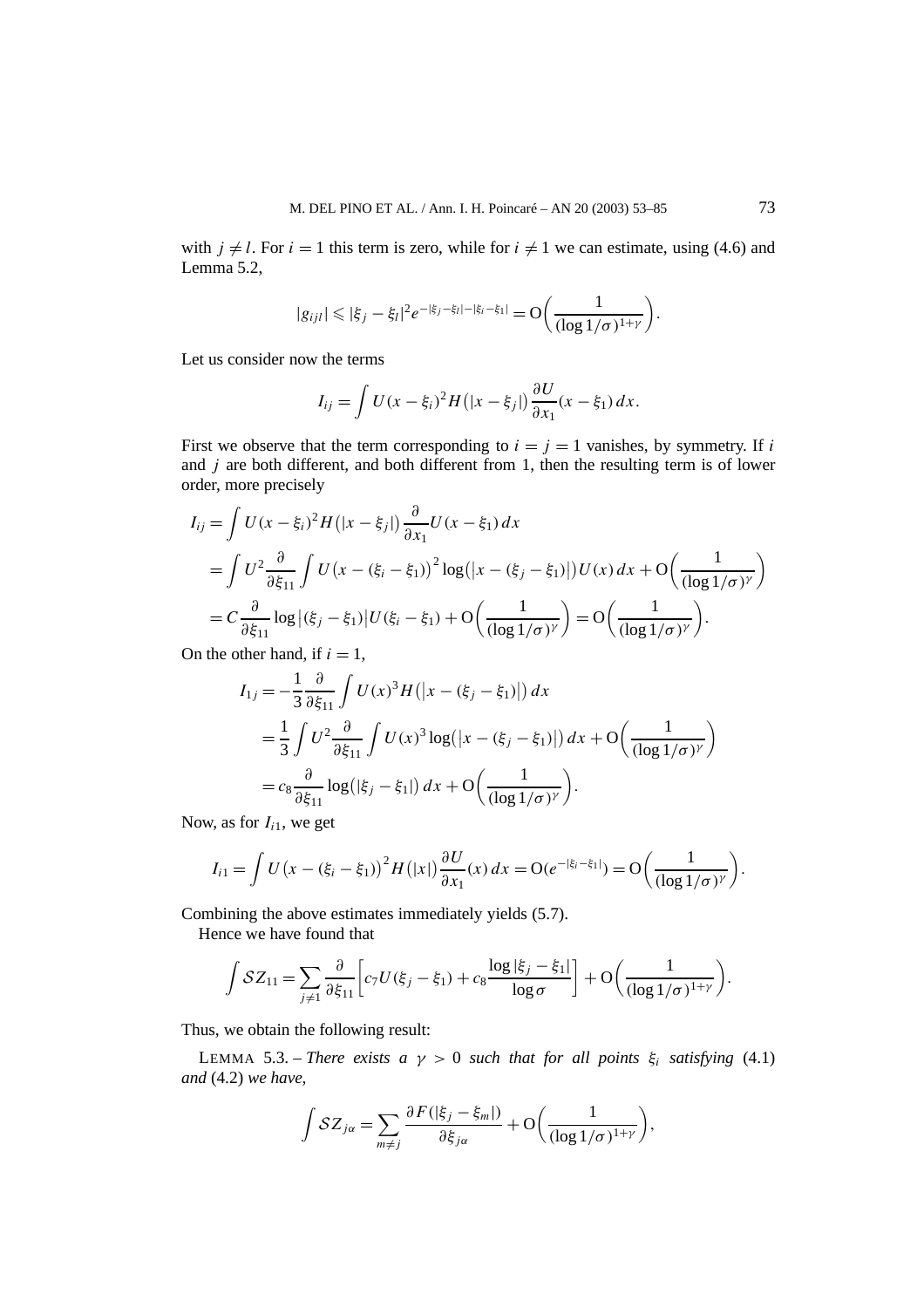*where*

$$
F(r) = c_8 \frac{\log r}{\log 1/\sigma} + c_7 U(r)
$$

*and c*7*, c*<sup>8</sup> *are universal constants.*

# **6. The finite-dimensional reduction**

We will carry out the finite-dimensional reduction process sketched in the first part of the paper. As in the previous section, we shall assume that the points  $\xi_i$  satisfy (4.1) and (4.2). Recall from Section 2 that the original problem was recast in the form

$$
-\Delta u + u = \frac{u^2}{T(u^2)}.
$$
\n(6.1)

Rather than solving this directly we consider instead the problem of finding *A* such that for certain constants  $c_{i\alpha}$  one has

$$
-\Delta A + A = \frac{A^2}{T(A^2)} + \sum c_{i\alpha} Z_{i\alpha}
$$
 (6.2)

and  $\langle A - W, Z_{i\alpha} \rangle = 0$  for all *i, α*. Rewriting  $A = W + \phi$  we get that this problem is equivalent to

$$
-\Delta\phi + \phi - 2W\phi + 2W^2\omega \int W\phi
$$
  
=  $\Delta W - W + \frac{W^2}{V} \frac{(W+\phi)^2}{T((W+\phi)^2)} - \frac{W^2}{V} - 2W\phi + 2W^2\omega \int W\phi + \sum c_{i\alpha} Z_{i\alpha}$   
=  $S + N(\phi) + \sum c_{i\alpha} Z_{i\alpha}$  (6.3)

and

$$
\langle \phi, Z_{i\alpha} \rangle = 0 \quad \text{for all } i, \alpha. \tag{6.4}
$$

Using the operator  $\mathcal T$  introduced in Proposition 3.1, we see that the problem is then equivalent to finding a  $\phi \in \mathcal{H}$  so that

$$
\phi = \mathcal{T}(\mathcal{S} + N(\phi)) \equiv \mathcal{Q}(\phi).
$$

We will show that this fixed point problem has a unique solution in a region of the form

$$
\mathcal{B} = \left\{ \phi \in \mathcal{H} \, \middle| \, \|\phi\|_{*} \leq \frac{1}{(\log 1/\sigma)^{1/2 + \gamma}} \right\},\tag{6.5}
$$

for some  $\gamma > 0$ , provided that  $\sigma$  is sufficiently small.

We recall that from Lemma 4.1,

$$
\|\mathcal{S}\|_{**}\leqslant \frac{1}{(\log 1/\sigma)^{1/2+\gamma}},
$$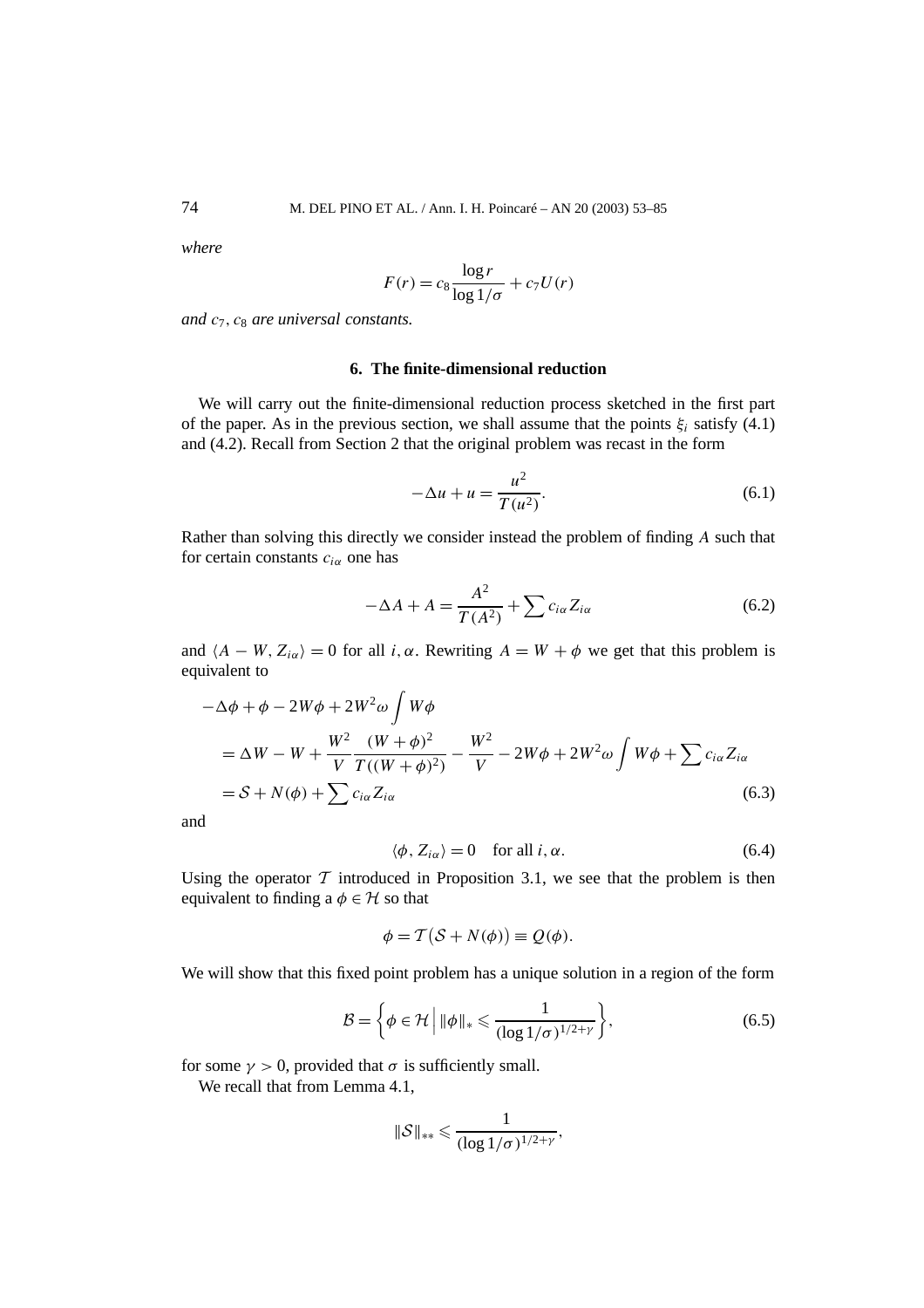for some  $\gamma > 0$ . On the other hand,  $N(\phi)$  admits the estimate provided by the following lemma.

LEMMA 6.1. – *Assume that*  $\|\phi\|_{*} \leq \frac{1}{(\log 1/\sigma)^{1/2+\gamma}}$  for some  $\gamma > 0$ . Then

$$
||N(\phi)||_{**} \leq C \left[ \frac{1}{(\log 1/\sigma)^{2(1-2\mu)/3}} + ||\phi||_* \right] ||\phi||_*
$$

*provided that µ in the definition of* ∗*- and* ∗∗*-norm and b in* (4.1)*,* (4.2) *are such that*  $\mu < \frac{1}{8}$  and  $\frac{1}{\mu} < b$ , and  $\sigma$  is taken sufficiently small.

*Proof.* – Let us assume first  $|x| > 10b \log \log \sigma$ , where  $\mu$  is as in the definitions of the ∗- and ∗∗-norms. We observe that using a suitable barrier one can show that in this range of *x* we have

$$
T((W+\phi)^2) \geqslant \frac{C}{\log 1/\sigma} e^{\sigma|x|}.
$$

Let min  $j \leq k|x - \xi_i| = |x - \xi_i|$ . Then

$$
e^{3\mu|x-\xi_i|}|N(\phi)|
$$
  
\n
$$
\leq e^{3\mu|x-\xi_i|} \left[ \frac{2W\phi V + \phi^2 - 2W^2 T (W\phi) - WT (\phi^2)}{VT ((W+\phi)^2)} - 2W\phi + 2\omega W^2 \int W\phi \right]
$$
  
\n
$$
\leq C \log \frac{1}{\sigma} e^{3\mu|x-\xi_i|} e^{2\sigma|x|} (W|\phi| + \phi^2 + W^2 \|\phi\|_* + W \|\phi\|_*^2)
$$
  
\n
$$
\leq C \log \frac{1}{\sigma} e^{(3\mu+2\sigma)|x-\xi_i|} [e^{-|x-\xi|} (|\phi| + |\phi|_* + ||\phi||_*^2) + \phi^2]
$$
  
\n
$$
\leq C \log \frac{1}{\sigma} e^{(-3\mu+2\sigma)|x-\xi_i|} (||\phi||_* + ||\phi||_*^2)
$$
  
\n
$$
\leq \frac{1}{(\log 1/\sigma)^2} (||\phi||_* + ||\phi||_*^2).
$$
 (6.6)

Provided that  $\frac{1}{\mu} < b$  and  $\sigma$  is taken sufficiently small.

Let us consider now the case  $|x| < 10b \log \log \sigma$ . We decompose  $N(\phi)$  in the form

$$
N(\phi) = N_1(\phi) + N_2(\phi),
$$

where

$$
N_1(\phi) = (W + \phi)^2 \left[ \frac{1}{T((W + \phi)^2)} - \frac{1}{V} + \frac{2T(W\phi)}{V^2} \right] - \left[ (2W + \phi)\phi \frac{2T(W\phi)}{V^2} \right]
$$

and

$$
N_2(\phi) = -2\phi W\left(1 - \frac{1}{V}\right) + 2W^2\left[\omega \int W\phi - \frac{T(W\phi)}{V^2}\right] + \frac{\phi^2}{V}.
$$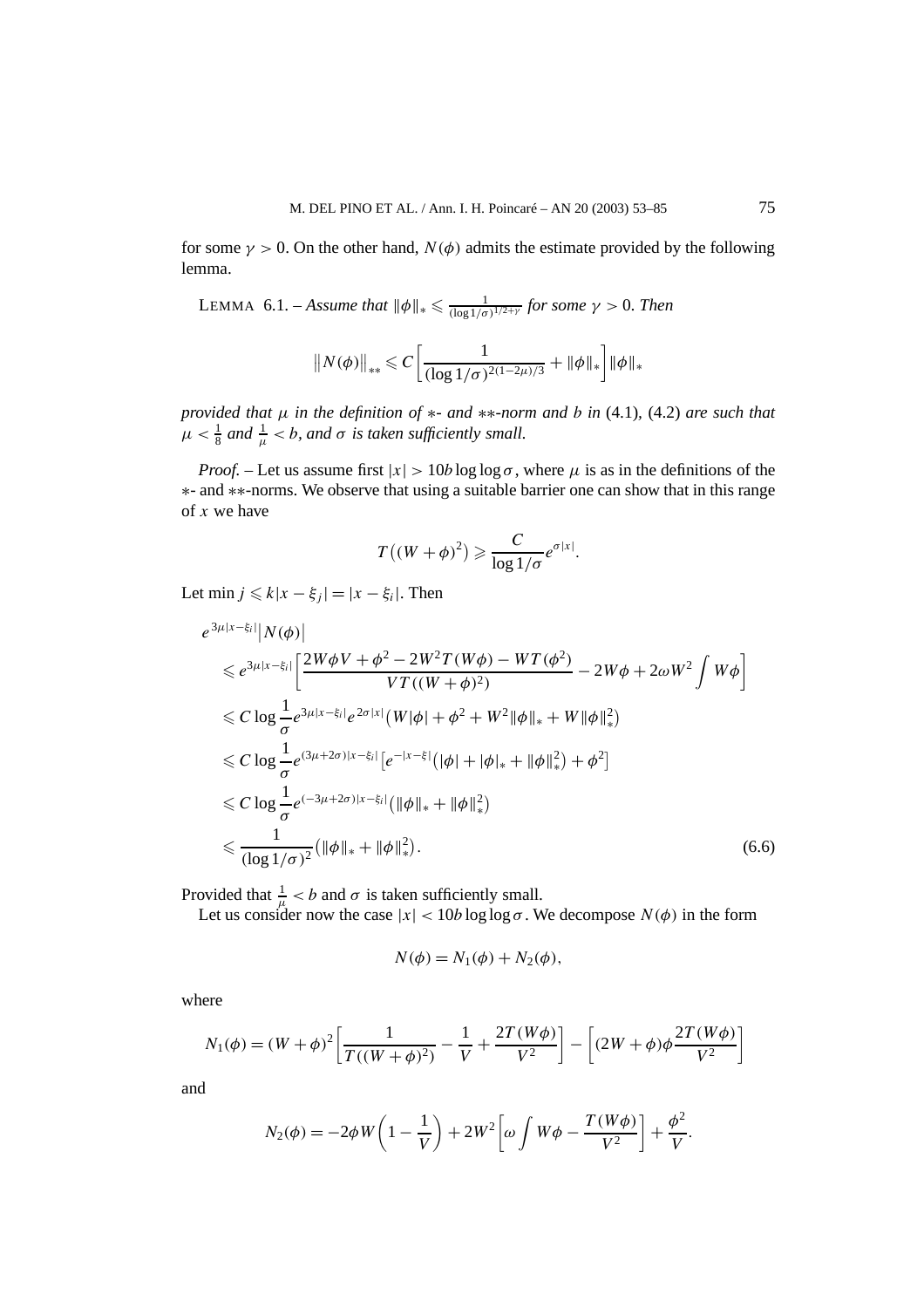We have that  $T((W + \phi)^2) = V + 2T(W\phi) + T(\phi^2)$ . On the other hand,  $V(x) =$  $1 + O(\frac{1}{(\log 1/\sigma)^{1-\delta}})$  in this range, for any  $\delta > 0$ . Also,

$$
T(W\phi) = \omega \int W\phi + \mathcal{O}\left(\frac{1}{(\log 1/\sigma)^{1-\delta}}\right) \|\phi\|_{*}
$$

and in particular  $|T(W\phi)| = O(||\phi||_*)$ . Likewise, and  $T(\phi^2) = O(||\phi||_*^2)$ . Combining these facts we obtain

$$
|N_1(\phi)| \leq (W^2 + \phi^2)T(\phi^2) + C[(2W\phi + \phi^2)|T(W\phi)|] \leq Ce^{-4\mu \min_{i \leq k} |x - \xi_i|} \|\phi\|_*^2.
$$

A similar analysis yields

$$
|N_2(\phi)| \leqslant \frac{C}{(\log 1/\sigma)^{1-\delta}} \left( |\phi| W + W^2 ||\phi||_* \right) + C |\phi|^2
$$
  

$$
\leqslant C e^{-4\mu \min_{i \leqslant k} |x - \xi_i|} \left( ||\phi||_*^2 + \frac{1}{(\log 1/\sigma)^{2(1-2\mu)/3}} ||\phi||_* \right),
$$

hence

$$
Ce^{3\mu \min_{i \leq k} |x-\xi_i|} |N(\phi)| \leq ( \|\phi\|_*^2 + \frac{1}{(\log 1/\sigma)^{2(1-2\mu)/3}} \|\phi\|_* \bigg)
$$

for  $|x| < 10b \log \log \frac{1}{\sigma}$ . Combining this estimate with (6.6), yields the result of the lemma.  $\Box$ 

Using the definition of the corresponding norms, splitting different ranges of *x* as in the above proof, it is readily checked that the following holds: If

$$
\|\phi_i\|_{*} < \frac{1}{(\log 1/\sigma)^{1/2+\gamma}}, \quad i = 1, 2,
$$

then, given  $\varepsilon > 0$ , for all  $\sigma$  sufficiently small one has that

$$
||N(\phi_1) - N(\phi_2)||_{**} \leqslant \varepsilon ||\phi_1 - \phi_2||_{*}.
$$

Proposition 3.1 implies that the operator  $Q$  is a contraction mapping in the set  $B$  defined in (6.5). On the other hand, taking  $\gamma = \frac{1}{8} - \mu$ , we also get from the above lemma that  $Q$  maps  $B$  into itself. Banach fixed point theorem, then yields the existence of a unique fixed point of *Q* in this region, which depends continuously in the ∗-norm on the points *ξi*. We summarize this result in the following proposition:

PROPOSITION 6.1. – *There is a number*  $\gamma > 0$  *such that for all sufficiently small*  $\sigma$ *and all points ξi satisfying* (4.1)*,* (4.2) *we have the existence of a unique solution to* (6.3)*,*  $(6.4)$ ,  $\phi = \phi(\xi_1, \ldots, \xi_k)$  and  $\mathbf{c} = \mathbf{c}(\xi_1, \ldots, \xi_k)$  which satisfies  $\|\phi_i\|_* < (\log \frac{1}{\sigma})^{-1/2 - \gamma}$ . *Besides,*  $(\phi, \mathbf{c})$  *depend continuously on the*  $\xi_i$ *'s.* 

*In addition the following formula holds for the components*  $c_{i\alpha}$  *of* **c**:

$$
c_{j\alpha} = b_{j\alpha} + \varepsilon_{j\alpha}, \quad j = 1, \dots, k, \ \alpha = 1, 2, \tag{6.7}
$$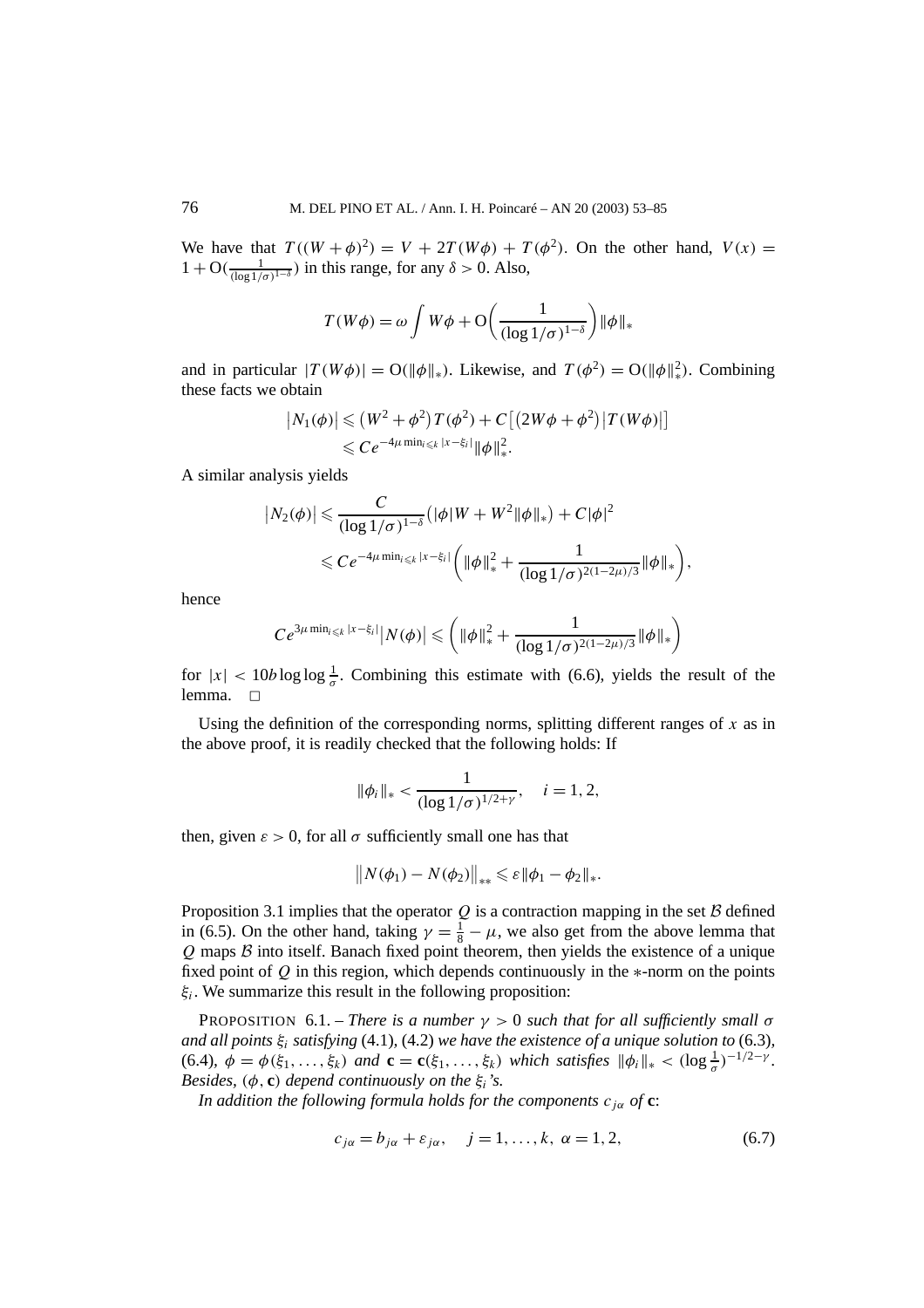*with*

$$
b_{j\alpha} = \sum_{m \neq j} \frac{\partial F(|\xi_j - \xi_m|)}{\partial \xi_{j\alpha}},
$$

*the error terms*  $\varepsilon_{i\alpha}$  *which satisfy* 

$$
\varepsilon_{j\alpha} = O\bigg(\frac{1}{(\log 1/\sigma)^{1+\gamma}}\bigg),\,
$$

*and*

$$
F(r) = c_7 U(r) + c_8 \frac{\log r}{\log \sigma}.
$$

*Proof.* – We only need to prove the formula for  $c_{i\alpha}$ 's. Let us observe that the  $c_{i\alpha}$  satisfy the relations

$$
\sum_{i,\alpha} c_{i\alpha} \langle Z_{i\alpha}, Z_{j\beta} \rangle = - \langle S, Z_{j\beta} \rangle - \langle N(\phi), Z_{j\beta} \rangle + \langle \phi, L^*(Z_{j\beta}) \rangle,
$$

which define an "almost diagonal" system, from which the  $c_{i\alpha}$ 's can be solved for uniquely. The main term in the above expansion is given by  $\langle S, Z_{i\beta} \rangle$ . To obtain estimates for these numbers, which will equal the  $c_{i\beta}$ 's at leading order, we observe that

$$
\left|\langle \phi, L^*(Z_{j\beta})\rangle\right| \leq \mathcal{O}\left(\frac{1}{(\log 1/\sigma)^{\frac{2}{3}}}\right) \|\phi\|_{*} = \mathcal{O}\left(\frac{1}{(\log 1/\sigma)^{1+\gamma}}\right).
$$

Formula (6.7) is now an immediate corollary of Lemma 5.3, Lemma 6.1, and the expressions found for the  $c_{i\alpha}$ 's.  $\Box$ 

In the following section we will find that points  $\xi_i$  that make all  $c_{i\alpha}$ 's vanish indeed exist, satisfying the conditions in Theorems 1.1–1.3.

#### **7. The reduced problem**

# **7.1. Invariance of c under permutations of ˆ** *ξ*

In the remainder of this paper we will denote  $\hat{\xi} = (\xi_1, \dots, \xi_k)$ , and  $\mathbf{c} = \mathbf{c}(\hat{\xi}) =$  $(c_1, \ldots, c_k)$ , where  $\xi_j = \xi_{j1} + i\xi_{j2}$ ,  $c_j = c_{j1} + ic_{j2}$  and *i* is the imaginary unit.

In this section we will study the effect of permutating the components of *ξ*ˆ on the values of function **c**. We think of the components of *ξ*ˆ as complex numbers and consider only such permutations which act on  $\xi_j$ 's. As before we assume that  $\xi_j$ 's satisfy conditions (4.1), (4.2).

LEMMA 7.1. – Let  $\Pi$  be a permutation of the components of a vector  $\hat{\xi} = (\xi_1, \ldots, \xi_k)$  $\in \mathbb{R}^{2k}$ *. The following statements hold:* 

- (i)  $L(\xi) = L(\Pi \xi)$ .
- (ii)  $S(\hat{\xi}) = S(\Pi \hat{\xi})$ .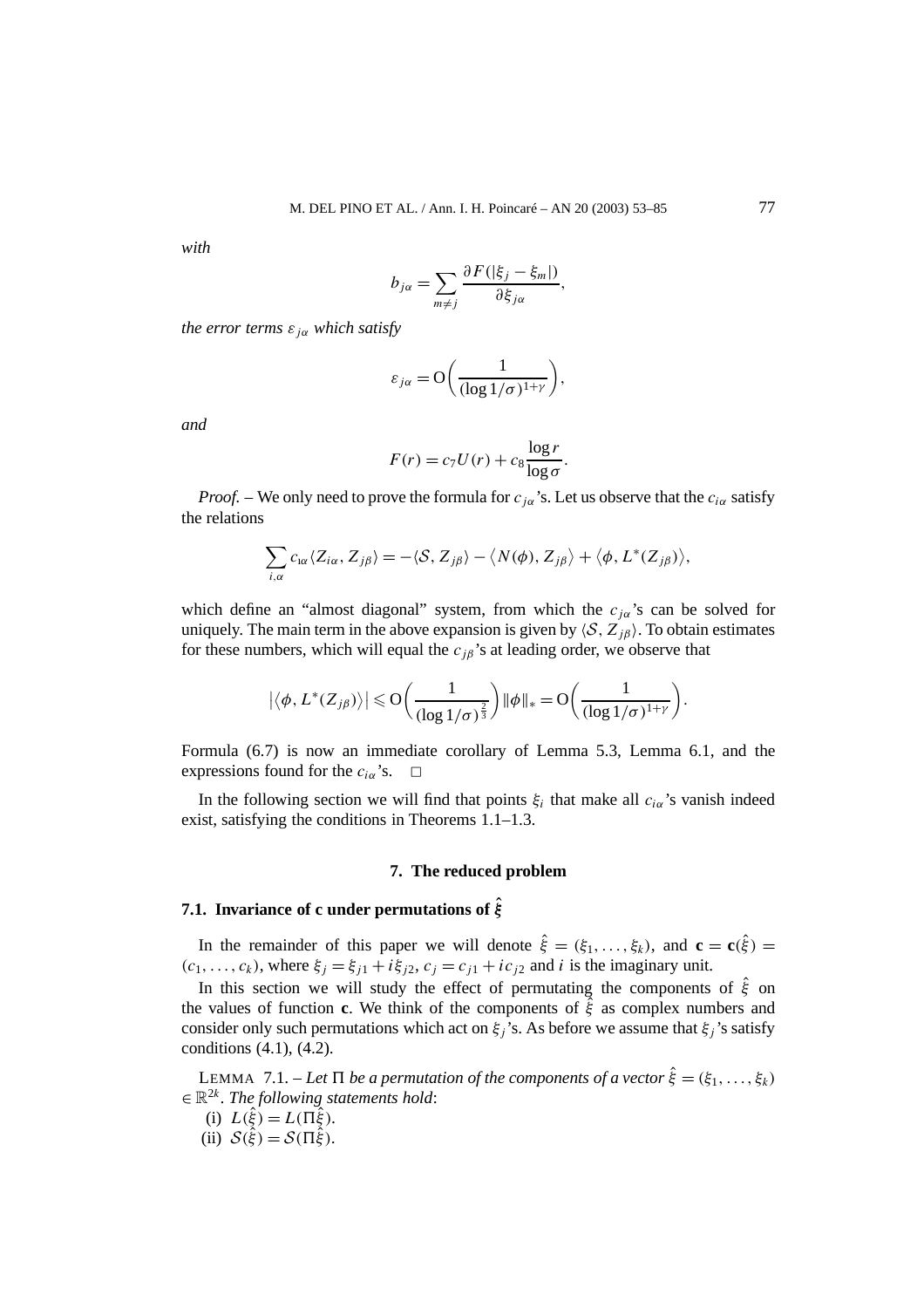- (iii)  $N(W(\hat{\xi}), \psi) = N(W(\Pi \hat{\xi}), \psi)$ , for any function  $\psi \in H^1$ .
- (iv)  $\mathbf{c}(\Pi \hat{\xi}) = \Pi \mathbf{c}(\hat{\xi})$  and  $\phi(\Pi \hat{\xi}) = \phi(\hat{\xi})$ .
- (v) *Suppose that*  $\Pi_j$  *is a permutation which leaves the <i>jth coordinate of*  $\hat{\xi}$  *invariant. Then*  $c_j(\Pi_j \hat{\xi}) = c_j(\hat{\xi}) = (\Pi_j c(\hat{\xi}))_j$ .

*Proof. –*

(i) Observe that  $W(\hat{\xi}) = W(\Pi \hat{\xi})$  and  $W^2(\hat{\xi}) = W^2(\Pi \hat{\xi})$ . It follows that for any function *ψ*

$$
L(\hat{\xi})\psi = -\Delta\psi + [1 - W(\hat{\xi})]\psi + 2\omega W^{2}(\hat{\xi})\int W(\hat{\xi})\psi = L(\Pi\hat{\xi})\psi.
$$

Observing that  $V(\hat{\xi}) = V(\Pi \hat{\xi})$  and using explicit formulas for S and N we easily prove (ii) and (iii). We omit the details.

(iv) For each  $\hat{\xi}$  there is a unique solution  $(\phi(\hat{\xi}), \mathbf{c}(\hat{\xi}))$  to

$$
L(\hat{\xi})\phi(\hat{\xi}) = R(W(\hat{\xi})) + N(W(\hat{\xi}), \phi) + \sum_{j,\alpha} c_{j\alpha}(\hat{\xi}) Z_{j\alpha}(\hat{\xi})
$$

$$
\langle \phi(\hat{\xi}), Z_{j\alpha}(\hat{\xi}) \rangle = 0.
$$

Let  $\tilde{\phi}(\hat{\xi}) = \phi(\Pi \hat{\xi})$ . Then, by (i)–(iii)  $(\tilde{\phi}(\hat{\xi}), \mathbf{c}(\Pi \hat{\xi}))$  satisfies

$$
L(\hat{\xi})\tilde{\phi}(\hat{\xi}) = R(W(\hat{\xi})) + N(W(\hat{\xi}), \tilde{\phi}) + \sum_{j,\alpha} c_{j\alpha}(\Pi \hat{\xi}) Z_{j\alpha}(\Pi \hat{\xi})
$$

$$
\langle \tilde{\phi}(\hat{\xi}), Z_{j\alpha}(\Pi \hat{\xi}) \rangle = 0.
$$

Since vectors  $\mathbf{Z}(\hat{\xi})$  and  $\mathbf{Z}(\Pi \hat{\xi})$  differ only by the permutation  $\Pi$  of their components therefore by uniqueness we obtain that  $c(\hat{\xi})$  and  $c(\Pi \hat{\xi})$  also differ only by the same permutation Π of their components, namely  $\Pi$ **c**( $\hat{\hat{\xi}}$ ) = **c**( $\Pi \hat{\hat{\xi}}$ ). This completes the proof of (iv).

The last statement is an easy consequence of (iv). The proof of the lemma is complete.  $\square$ 

# **7.2. Reducing number of equations for concentric polygons**

We recall that speaking of components of  $\mathbf{c}$  we mean the complex numbers  $c_j$ .

We begin with a corollary which shows that if we impose certain symmetries on the set of spikes then the number of equations can be reduced.

COROLLARY 7.1. –

(i) Let  $\vartheta \in (0, 2\pi)$  be given and suppose that  $\hat{\xi}$  is such that  $\hat{\xi}$  seen as a subset of **C** *is invariant under the rotation by*  $\vartheta$  (*we will denote the resulting vector by*  $e^{i\vartheta} \hat{\xi}$ *). Then, knowing*  $k - 1$  *components of*  $c(\hat{\xi})$  *suffices to determine all k components*  $of$  **c** $(\hat{\xi})$ **.**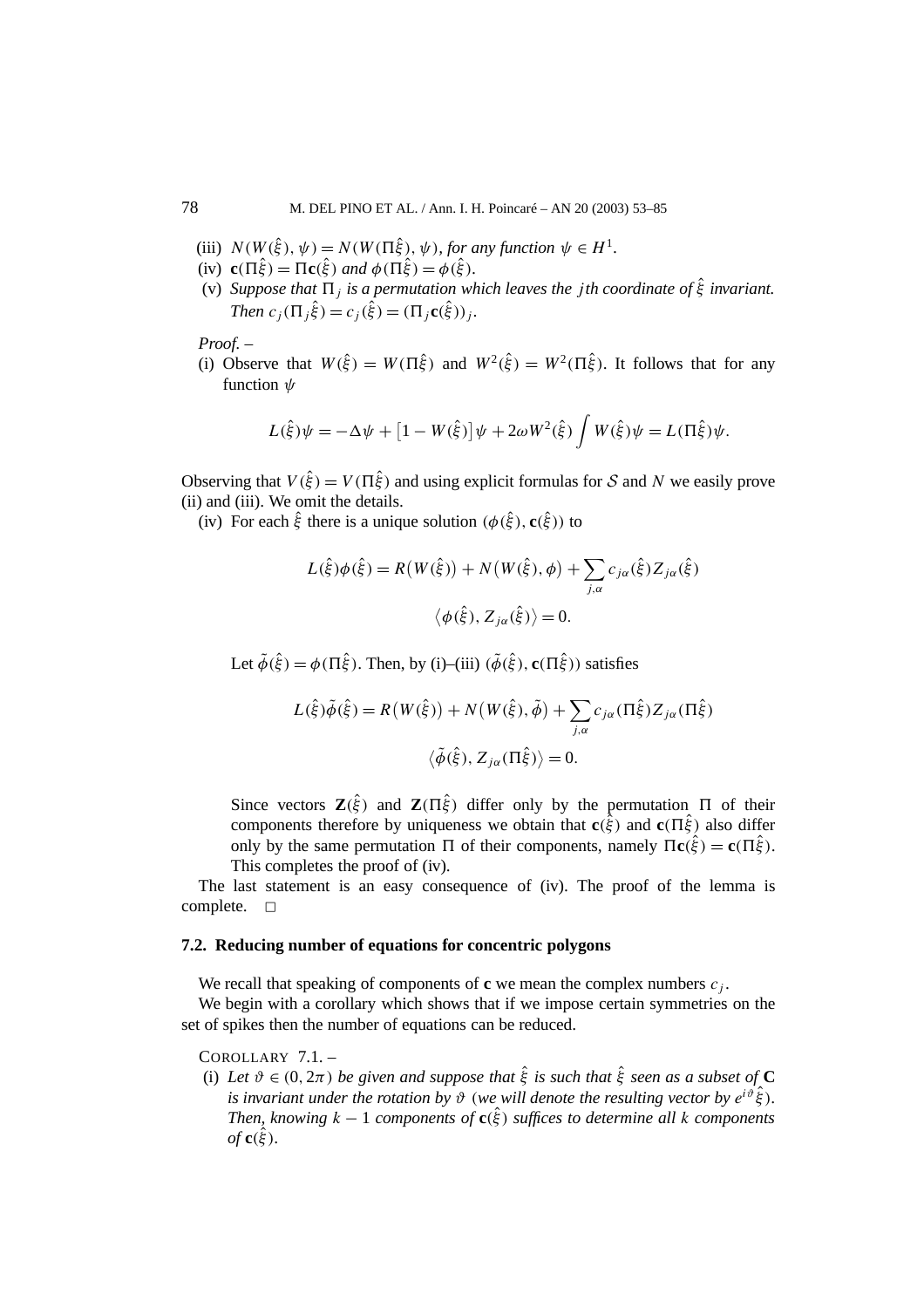(ii) *Let ξ*ˆ *be given and let ξ*ˆ *denote a vector whose components are complex conjugates of*  $\hat{\xi}$ *. Assume that there is a permutation*  $\Pi$  *such that*  $\Pi \hat{\xi} = \overline{\hat{\xi}}$  *and that for some j* we have  $\bar{\xi}_j = \xi_j$ . Then  $\bar{c}_j(\hat{\xi}) = c_j(\hat{\xi})$ . A similar statement holds if  $\Pi \hat{\xi} = i \overline{\hat{\xi}}$ .

*Proof. –*

- (i) Observe that if *ξ*ˆ satisfies the assumptions of the corollary then rotation of the components of *ξ*ˆ by angle *ϑ* is also a permutation of *ξ*ˆ. By Lemma 7.1 we then have  $e^{i\vartheta}$ **c**( $\hat{\xi}$ ) = **c**( $e^{i\vartheta}$  $\hat{\xi}$ ) and (i) follows.
- (ii) By the assumption  $\Pi$  is a permutation of  $\hat{\xi}$  which leaves  $\xi_i$  invariant. Using (v) of Lemma 7.1 we know then that taking complex conjugates of the components **c** is a permutation of  $\mathbf{c}$ , which leaves  $c_j$  invariant. The second part of the statement follows by the same argument.  $\square$

### **7.3. Proof of Theorem 1.1**

If  $k = 1$  and  $\hat{\xi} = \xi_1 = 0$  then from Corollary 7.1(ii) we obtain  $\mathbf{c} = c_1 = 0$ . We assume that  $k > 1$  and let *P* be a regular *k* polygon

$$
P = \{ (z_1, \ldots, z_k) \mid z_j = e^{i\theta_j}, \ \theta_j = 2\pi (j-1)/k, \ j = 1, \ldots, k \}.
$$

We will denote

$$
\beta_1=|1-e^{i\theta_1}|.
$$

Consider set

$$
\mathcal{M}_k = \left\{ (\xi_1, \ldots, \xi_k) \, \Big| \, \xi_j = r z_j, \, \, \frac{2}{3} \log \log \frac{1}{\sigma} < r \beta_1 < \frac{b}{2} \log \log \frac{1}{\sigma} \right\}.
$$

We want to find *r* such that

$$
\mathbf{c}(r z_1,\ldots,r z_k)=0.
$$

Observe that  $(7.3)$  is a system of 2k equations with just one unknown *r*. However we claim that since  $z_j$ 's are vertices of a regular  $k$  polygon therefore by the results of previous subsection we can reduce the number of equations to just 1. We will presently prove this claim.

First observe that for each *j*,  $1 < j \le k$ , rotation of the components of  $\hat{\xi}$  by  $\theta_i$  is a permutation of the components of *ξ*ˆ therefore the same is true for the components of **c**. It follows that it suffices to know just one of  $c_j$ 's to determine the rest.

Let's say that we want to find  $c_1 = \text{Re } c_1 + i \text{Im } c_1$ . As  $\text{Im } \xi_1 = 0$ , from Corollary 7.1 we know that  $\text{Im } c_1 = 0$ . Thus it suffices to solve a single scalar equation

$$
\operatorname{Re} c_1(rz_1,\ldots,rz_k)=0.
$$

We know that

Re 
$$
c_1(rz_1,...,rz_k) = \sum_{j=2}^k \frac{\partial F(|\xi_1 - \xi_j|)}{\partial \xi_{11}} + \varepsilon_{11},
$$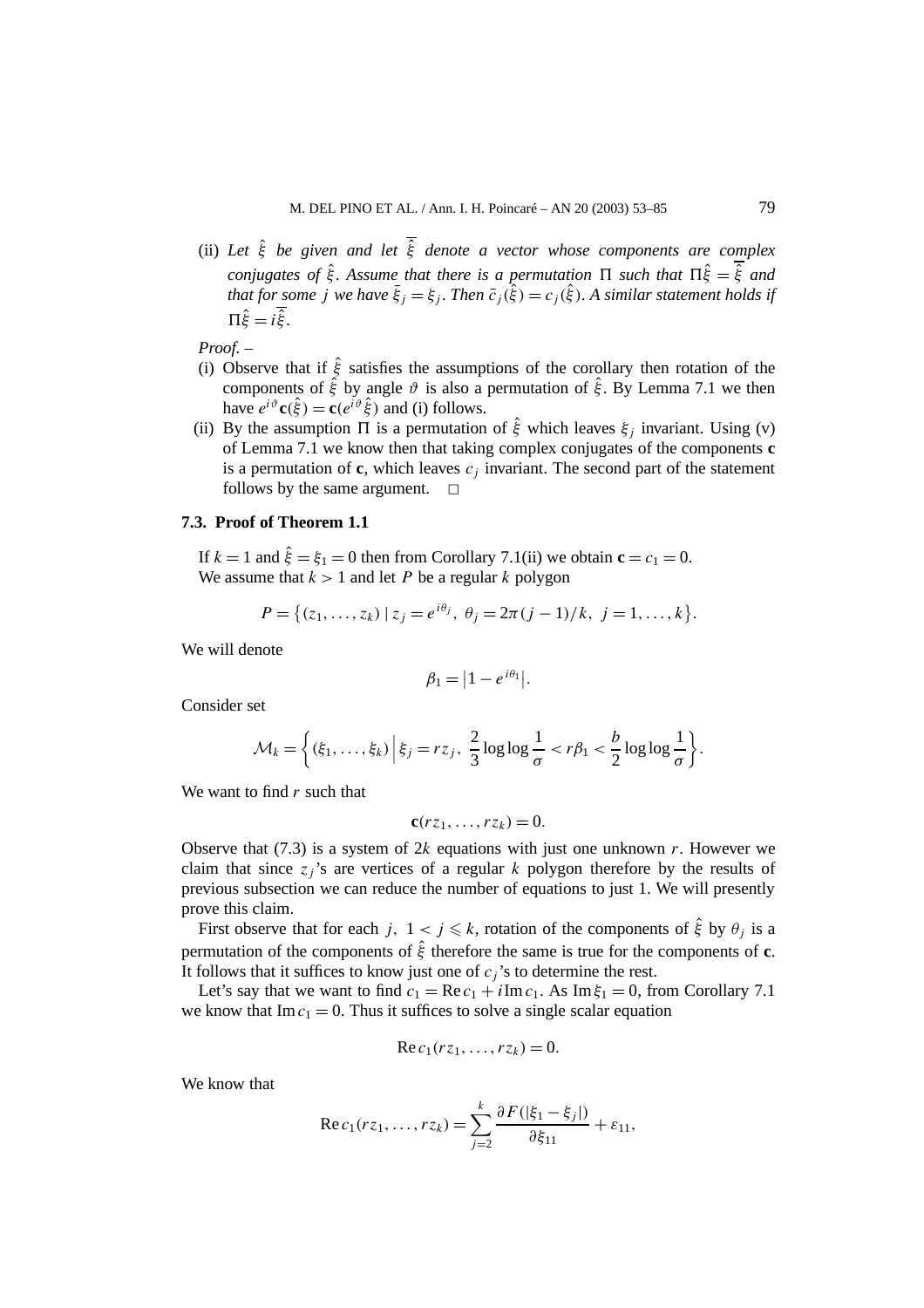where, for  $\xi_i = rz_i$ , we have

$$
\sum_{j=2}^{k} \frac{\partial F(|\xi_1 - \xi_j|)}{\partial \xi_{11}} \sum_{j=2}^{k} \left[ \frac{c_8}{r \log 1/\sigma |1 - e^{i\theta_j}|} + c_7 U'(r |1 - e^{i\theta_j}|) \right] \frac{1 - \cos \theta_j}{|1 - e^{i\theta_j}|}
$$

*.*

It is easy to see from the asymptotic formulas for *U* and the above that as  $r\beta_1$  varies between  $\frac{2}{3} \log \log \frac{1}{\sigma} < r\beta_1 < \frac{3}{2} \log \log \frac{1}{\sigma}$  the expression for Re  $c_1$  changes sign. Thus there exists  $\rho^{\sigma}$  such that

$$
\operatorname{Re} c_1(\rho^{\sigma} z_1,\ldots,\rho^{\sigma} z_k)=0.
$$

Since the remaining components of **c** can be obtained by rotating  $c_1$ , therefore we have that  $\mathbf{c}(\rho^{\sigma}z_1,\ldots,\rho^{\sigma}z_k)=0.$ 

Using the asymptotic formulas for  $U'(r)$  for large *r* we can easily show that  $\rho^{\sigma}$ satisfies

$$
\rho^{\sigma} = \log \log \frac{1}{\sigma} + \frac{1}{2} \log \log \log \frac{1}{\sigma} [1 + o(1)].
$$

This ends the proof of the first part of the theorem.

To prove the second part we define

$$
z_1 = 0
$$
,  $z_j = e^{2\pi i (j-2)/(k-1)}$ ,  $j = 2, ..., k$ ,

and

$$
\mathcal{M}_{k,1} = \left\{ (\xi_1,\ldots,\xi_k) \, \Big| \, \xi_j = r z_j, \frac{2}{3} \log \log \frac{1}{\sigma} < r \beta_1 < \frac{b}{2} \log \log \frac{1}{\sigma} \right\}.
$$

Observe that by Corollary 7.1(iii) we have  $c_1(\xi_1,\ldots,\xi_k) \equiv 0$  if  $\hat{\xi} \in \mathcal{M}_{k,1}$ .

In order to show that  $c_j(rz_1,\ldots,rz_k) = 0$ ,  $j = 2,\ldots,k$ , we use the invariance of the set  $\{\xi_2, \ldots, \xi_k\}$  with respect to rotations to reduce the number of equations to one and then we use basically the same argument as in the case considered above. The details are omitted.

### **7.4. Proof of Theorem 1.2**

Let  $k = 2n$  be a positive integer,  $k > 2$  and  $Q_{2n} \subset \mathbb{R}^2$  be a set of points defined by

$$
Q_{2n} = \left\{ \hat{\xi} \mid \xi_j = \begin{cases} r_{\mathcal{Z}_j}, & j = 1, ..., n, \frac{2}{3} \log \log \frac{1}{\sigma} < r\beta_1 < \frac{b}{2} \log \log \frac{1}{\sigma} \\ R_{\mathcal{Z}_j}, & j = n+1, ..., 2n, r+1 < R \end{cases} \right\},\,
$$

where  $z_j = e^{2\pi i (j-1)/k}$ ,  $j = 1, ..., k$ .

We want to show that there exists  $\hat{\xi} \in Q_{2n}$  such that

$$
\mathbf{c}(\hat{\xi}) = 0.
$$

The system we need to solve now is a system of  $2k = 4n$  equations with two variables *r, R*. First we will show that this system can be reduced to a system of two equations with two unknowns.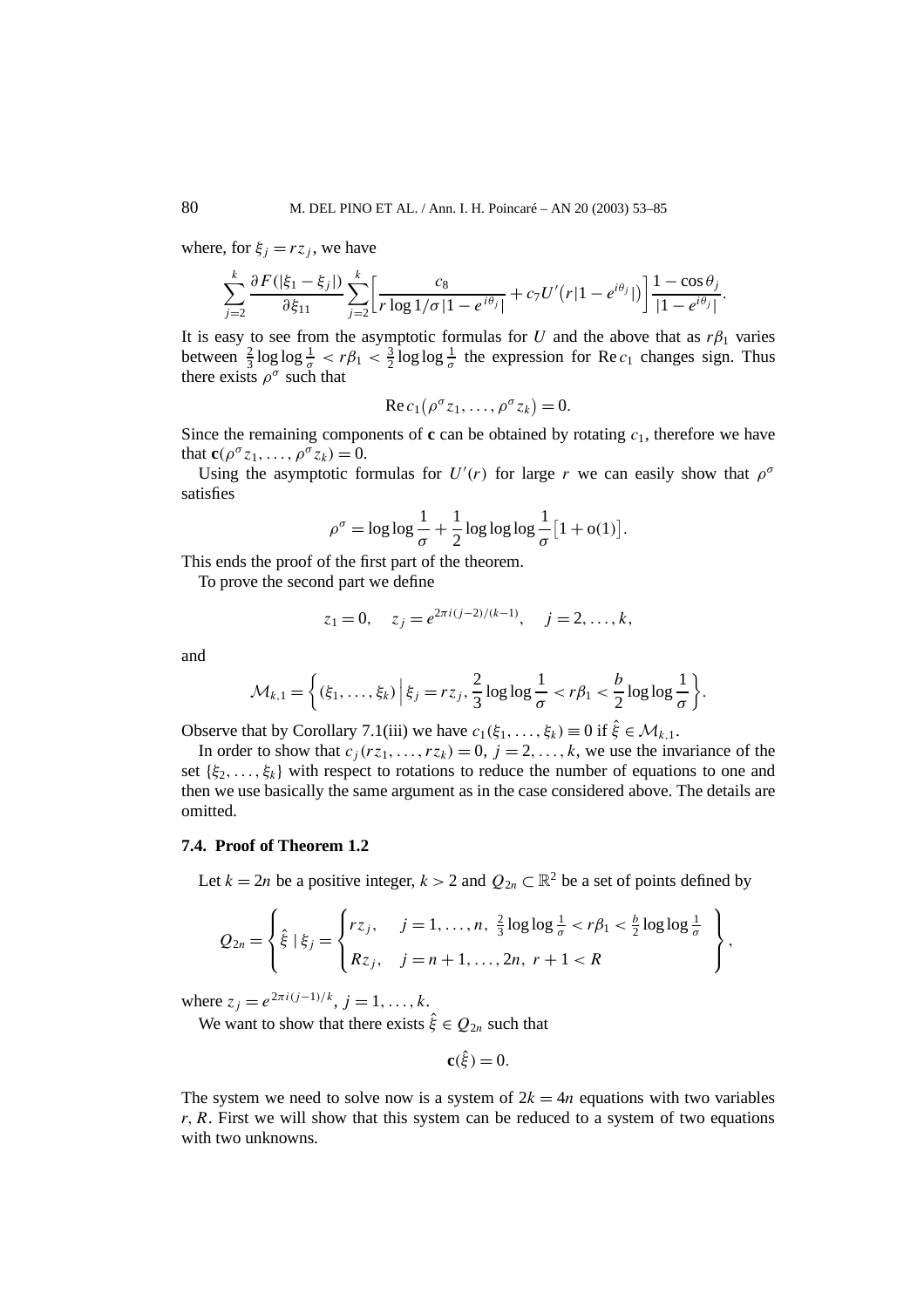To this end observe that because of the invariance of the "inner" polygon (i.e., set  $\{\xi_1,\ldots,\xi_n\}$ ) with respect to rotations by  $\theta_i$  we only need to know one of the components among  $c_1, \ldots, c_n$ . Similarly because of the invariance of the outer polygon we only need to know one of the components among  $c_{n+1}, \ldots, c_{2n}$ . This reduces the number of equations to 4. In addition symmetry of  $Q_{2n}$  with respect to x axis and the fact that Im  $\xi_1 = 0 = \text{Im} \xi_{n+1}$  implies Im  $c_1 = 0 = \text{Im} c_{n+1}$ . Consequently it suffices to solve

Re 
$$
c_1(\hat{\xi}) = 0
$$
,  
Re  $c_{n+1}(\hat{\xi}) = 0$ ,

where  $\hat{\xi} \in Q_{2n}$  depends on *r*, *R*.

Unlike in the case of Theorem 1.1 it is not immediately obvious that system (7.4) has a solution. Because of that we need a preliminary step. Let  $r_0, r_1 > 0$  and define a vector field  $g(r_0, r_1) \in \mathbb{R}^2$  by

$$
g_1(r_0, r_1) = \frac{c_8}{\log 1/\sigma \log \log 1/\sigma} \left[ \left( \beta_1 + \frac{1}{1 + \beta_1^{-1}} \right) \sum_{j=2}^k \frac{1 - \cos \theta_j}{|1 - e^{i\theta_j}|} + \sum_{j=1}^k \frac{(1 + 2\beta^{-1})(1 - \cos \theta_j)}{|1 + \beta_1^{-1}(1 - e^{i\theta_j})|^2} \right] + 2c_7 U'(r_0 \beta_1) \frac{1 - \cos \theta_1}{\beta_1},
$$
  

$$
g_2(r_0, r_1) = \frac{c_8}{\log 1/\sigma \log \log 1/\sigma} \left( \frac{1}{1 + \beta_1^{-1}} \sum_{j=2}^k \frac{1 - \cos \theta_j}{|1 - e^{i\theta_j}|} + \sum_{j=1}^k \frac{1 + \beta_1^{-1}(1 - \cos \theta_j)}{|1 + \beta_1^{-1}(1 - e^{i\theta_j})|^2} \right) + c_7 U'(r_1).
$$

We will first show that  $g(r_0, r_1) = 0$  for some  $(r_0, r_1)$  and then use the topological degree argument to solve (7.4).

LEMMA 7.2. – *There exists*  $(\tilde{r}_0, \tilde{r}_1)$  *such that*  $g(\tilde{r}_0, \tilde{r}_1) = 0$  *and* 

$$
\tilde{r}_0 = \frac{1}{\beta_1} \left( \log \log \frac{1}{\sigma} + \frac{1}{2} \log \log \log \frac{1}{\sigma} \left[ 1 + o(1) \right] \right),
$$
  

$$
\tilde{r}_1 = \log \log \frac{1}{\sigma} + \frac{1}{2} \log \log \log \frac{1}{\sigma} \left[ 1 + o(1) \right].
$$

*Moreover, for each*  $M \in (0, 1)$  *the topological degree of*  $g(r_0, r_1)$  *is well defined in the ball*  $B_M = \{[(r_0 - \tilde{r}_0)^2 + (r_1 - \tilde{r}_1)^2]^{1/2}$   $\lt M$  log log log  $\frac{1}{\sigma}$  } *and we have* deg(*g*, 0*, B<sub>M</sub>*) = 1*.* 

*Proof.* – Since the equations for  $(r_0, r_1)$  are uncoupled the existence and the asymptotic formulas for  $(\tilde{r}_0, \tilde{r}_1)$  follow by a straightforward calculations using the asymptotic formulas for U'. It is also easy to see that in  $B_M$ ,  $(\tilde{r}_0, \tilde{r}_1)$  is a unique zero of g.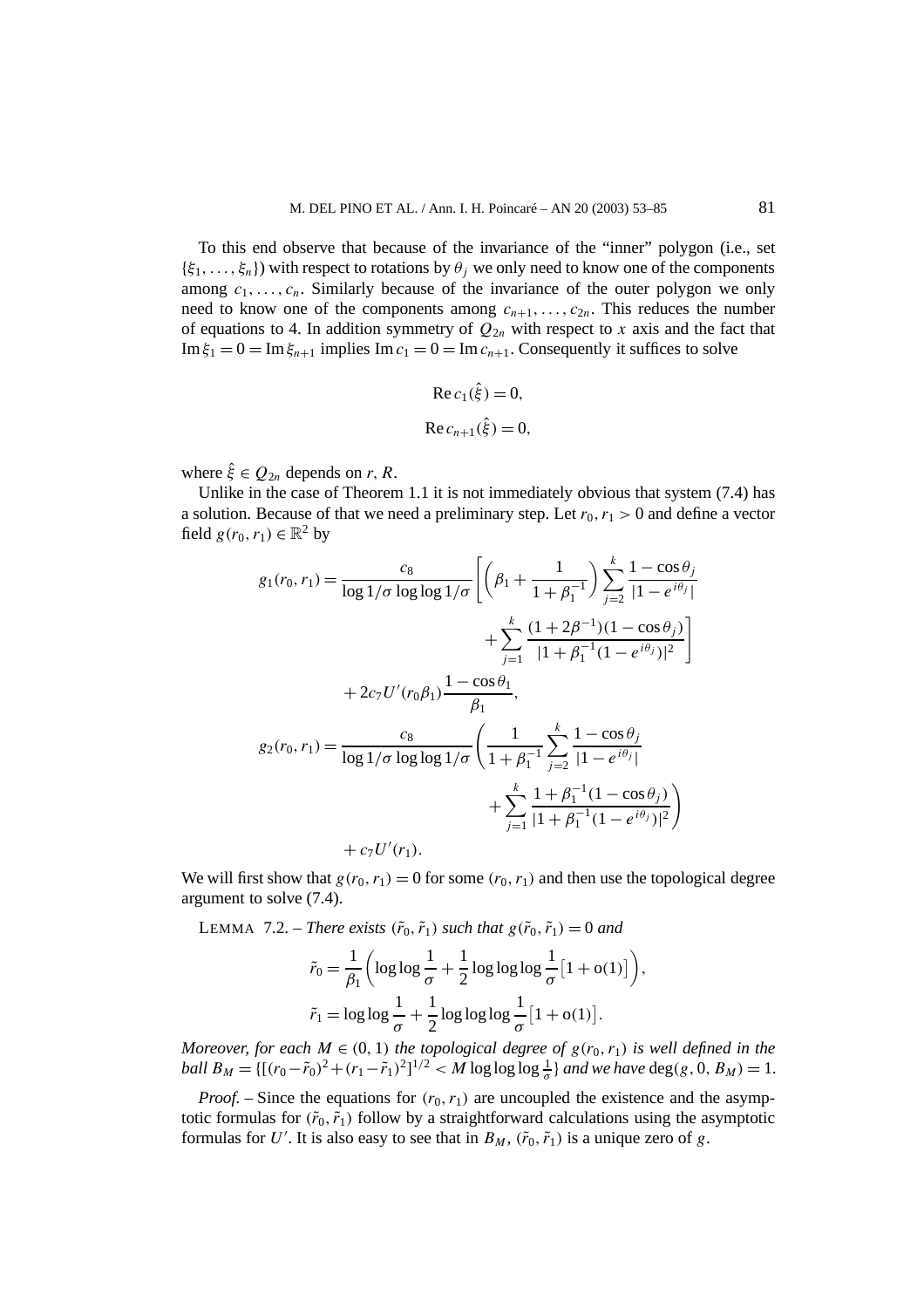We will show now that  $deg(g, 0, B_M) = 1$ . First observe that

$$
Dg(\tilde{r}_0, \tilde{r}_1) = \begin{pmatrix} 2U''(\tilde{r}_0\beta_1)(1-\cos\theta_1) & 0 \\ 0 & U''(\tilde{r}_1) \end{pmatrix}.
$$

By the asymptotic formulas for *U*<sup>*n*</sup> and  $\tilde{r}_0$ ,  $\tilde{r}_1$  for small  $\sigma$  we have det  $Dg > 0$ .

The proof is complete.  $\Box$ 

We go back now to solving (7.4). By straightforward calculations we get for  $\hat{\xi} \in Q_{2n}$ 

$$
\begin{split} &\text{Re}\,c_{1}(\hat{\xi})\\ &= \sum_{j=2}^{k} F'(r|1-e^{i\theta_{j}}|) \frac{1-\cos\theta_{j}}{|1-e^{i\theta_{j}}|} + \sum_{j=1}^{k} F'(|r-Re^{i\theta_{j}}|) \frac{r-R\cos\theta_{j}}{|r-Re^{i\theta_{j}}|} + \varepsilon_{11},\\ &\text{Re}\,c_{n+1}(\hat{\xi})\\ &= \sum_{j=2}^{k} F'(R|1-e^{i\theta_{j}}|) \frac{1-\cos\theta_{j}}{|1-e^{i\theta_{j}}|} + \sum_{j=1}^{k} F'(|R-re^{i\theta_{j}}|) \frac{R-r\cos\theta_{j}}{|R-re^{i\theta_{j}}|} + \varepsilon_{n+11}. \end{split}
$$

We consider  $(r, R - r) \in B_M$ , where  $M > 0$  is to be determined. For  $(r, R - r) \in B_M$ there exists  $\gamma > 0$  such that

$$
U'(r|1 - e^{i\theta_j}|) = O\left(\frac{1}{(\log 1/\sigma)^{1+\gamma}}\right), \quad j = 2, \dots, n,
$$
  

$$
U'(R - re^{i\theta_j}|) = O\left(\frac{1}{(\log 1/\sigma)^{1+\gamma}}\right), \quad j = 2, \dots, n,
$$
  

$$
U'(R|1 - e^{i\theta_j}|) = O\left(\frac{1}{(\log 1/\sigma)^{1+\gamma}}\right), \quad j = 1, \dots, n.
$$

We can write, by using the asymptotic formulas for  $\varepsilon_i$ ,

$$
\operatorname{Re} c_1(\hat{\xi}) = \frac{c_8}{\log 1/\sigma} \left( \sum_{j=2}^k \frac{1 - \cos \theta_j}{r |1 - e^{i\theta_j}|^2} + \sum_{j=1}^k \frac{r - R \cos \theta_j}{|r - Re^{i\theta_j}|^2} \right) + 2c_7 U'(r |1 - e^{i\theta_j}|) \frac{1 - \cos \theta_1}{\beta_1} - c_7 U'(R - r) + O\left(\frac{1}{(\log 1/\sigma)^{1+\gamma}}\right), \n\operatorname{Re} c_{n+1}(\hat{\xi}) = \frac{c_8}{\log 1/\sigma} \left( \sum_{j=2}^k \frac{1 - \cos \theta_j}{R |1 - e^{i\theta_j}|^2} + \sum_{j=1}^k \frac{R - r \cos \theta_j}{|r - Re^{i\theta_j}|^2} \right) + c_7 U'(R - r) + O\left(\frac{1}{(\log 1/\sigma)^{1+\gamma}}\right).
$$

We set  $r = r_0$ ,  $r_1 = R - r_0$ . Then solving system (7.4) is equivalent to solving  $f(r_0, r_1) = 0$  where  $f = (f_1, f_2)$  and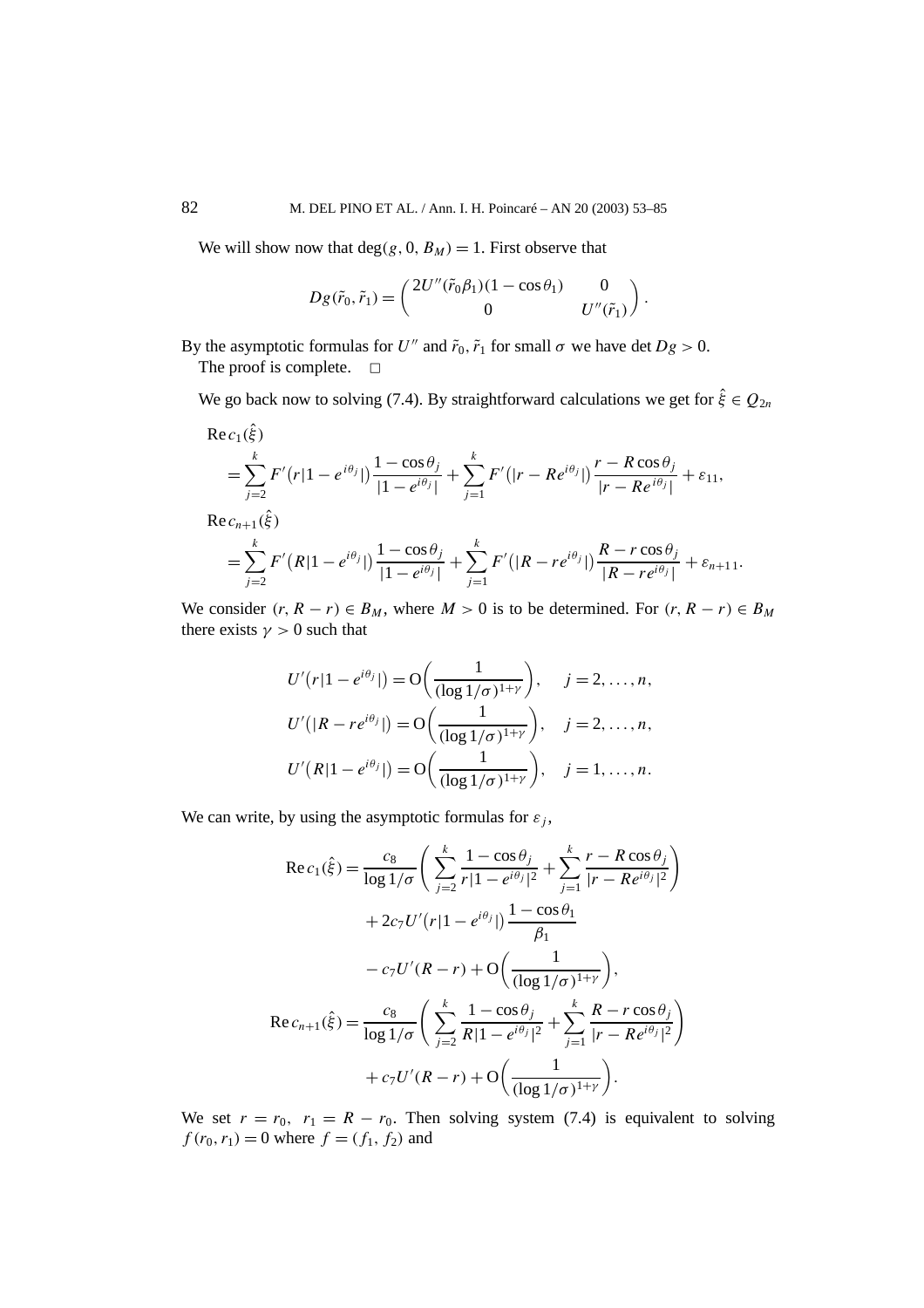M. DEL PINO ET AL. / Ann. I. H. Poincaré – AN 20 (2003) 53–85 83

$$
f_1(r_0, r_1) = \frac{c_8}{\log 1/\sigma} \left( \sum_{j=2}^k \frac{(2r_0 + r_1)(1 - \cos \theta_j)}{r_0(r_0 + r_1)|1 - e^{i\theta_j}|^2} + \sum_{j=1}^k \frac{(2r_0 + r_1)(1 - \cos \theta_j)}{|r_1 + r_0(1 - e^{i\theta_j})|^2} \right)
$$
  
+ 
$$
2U'(r_0|1 - e^{i\theta_j}|) \frac{1 - \cos \theta_1}{\beta_1} + O\left(\frac{1}{(\log 1/\sigma)^{1+\gamma}}\right),
$$
  

$$
f_2(r_0, r_1) = \frac{c_k}{\log 1/\sigma} \left( \sum_{j=2}^k \frac{1 - \cos \theta_j}{(r_0 + r_1)|1 - e^{i\theta_j}|^2} + \sum_{j=1}^k \frac{r_1 + r_0(1 - \cos \theta_j)}{|r_1 + r_0(1 - e^{i\theta_j})|^2} \right)
$$
  
+ 
$$
U'(r_1) + O\left(\frac{1}{(\log 1/\sigma)^{1+\gamma}}\right).
$$

For each  $t \in [0, 1]$  we consider now a vector field  $h^t = tf + (1 - t)g$ . Using Lemma 7.2 we know that  $h^0(\tilde{r}_0, \tilde{r}_1) = 0$  and deg $(h^0, 0, B_M) = 1$ . It suffices to show that there exists  $M > 0$  such that

$$
h^t(r_0, r_1) \neq 0, \quad (r_0, r_1) \in \partial B_M.
$$

To this end we write  $r_m = \tilde{r}_m + \rho_m$ ,  $m = 0, 1$ . If  $(r_0, r_1) \in \partial B_M$  then  $|(\rho_0, \rho_1)| =$ *M* log log  $\log \frac{1}{\sigma}$  and thus max $\{|\rho_0|, |\rho_1|\} \geq \frac{M}{\sqrt{2}} \log \log \log \frac{1}{\sigma}$ .

We also have

$$
\frac{1}{r_0} + \frac{1}{r_0 + r_1} = \frac{1}{\log \log 1/\sigma} \left[ \beta_1 + \frac{1}{1 + \beta_1^{-1}} + O\left(\frac{\log \log \log 1/\sigma}{\log \log 1/\sigma}\right) \right]
$$

and therefore

$$
\frac{c_8}{\log 1/\sigma} \sum_{j=2}^k \frac{(2r_0 + r_1)(1 - \cos \theta_j)}{r_0(r_0 + r_1)|1 - e^{i\theta_j}|^2}
$$
\n
$$
= \frac{c_8}{\log 1/\sigma \log \log 1/\sigma} \left(\beta_1 + \frac{1}{1 + \beta_1^{-1}}\right) \sum_{j=2}^k \frac{1 - \cos \theta_j}{|1 - e^{i\theta_j}|}
$$
\n
$$
+ O\left(\frac{1}{\log 1/\sigma (\log \log 1/\sigma)^{1+\kappa}}\right),
$$

with some  $\kappa \in (2/3, 1)$ . Similarly calculating other terms involving  $(r_0, r_1)$  in the expressions for  $(f_1, f_2)$ , using  $g(\tilde{r}_0, \tilde{r}_1) = 0$  and Proposition 3.1 we get

$$
h'_1(r_0, r_1) = 2c_7 \left[ U'((\tilde{r}_0 + \rho_0)|1 - e^{i\theta_j}|) - U'(\tilde{r}_0|1 - e^{i\theta_j}|) \right] \frac{1 - \cos \theta_1}{\beta_1}
$$
  
+ 
$$
O\left(\frac{1}{\log 1/\sigma (\log \log 1/\sigma)^{1+\kappa}}\right)
$$
  
= 
$$
2c_7 \mu_0 e^{-\beta_1(\tilde{r}_0 + \eta \rho_0)} \frac{(1 - \cos \theta_1)\rho_0}{\beta_1(\tilde{r}_0 + \eta \rho_0)^{1/2}} + O\left(\frac{1}{\log 1/\sigma (\log \log 1/\sigma)^{1+\kappa}}\right),
$$

where  $\eta \in [0, 1]$  and the last equality follows from the Mean Value Theorem and the asymptotic formula for  $U''$ . Likewise (with the same  $\eta$  as above) we have

$$
h_2^t(r_0, r_1) = c_7 \mu_0 e^{-(\tilde{r}_1 + \eta \rho_1)} \frac{\rho_1}{(\tilde{r}_0 + \eta \rho_0)^{1/2}} + \mathcal{O}\left(\frac{1}{\log 1/\sigma (\log \log 1/\sigma)^{1+\kappa}}\right).
$$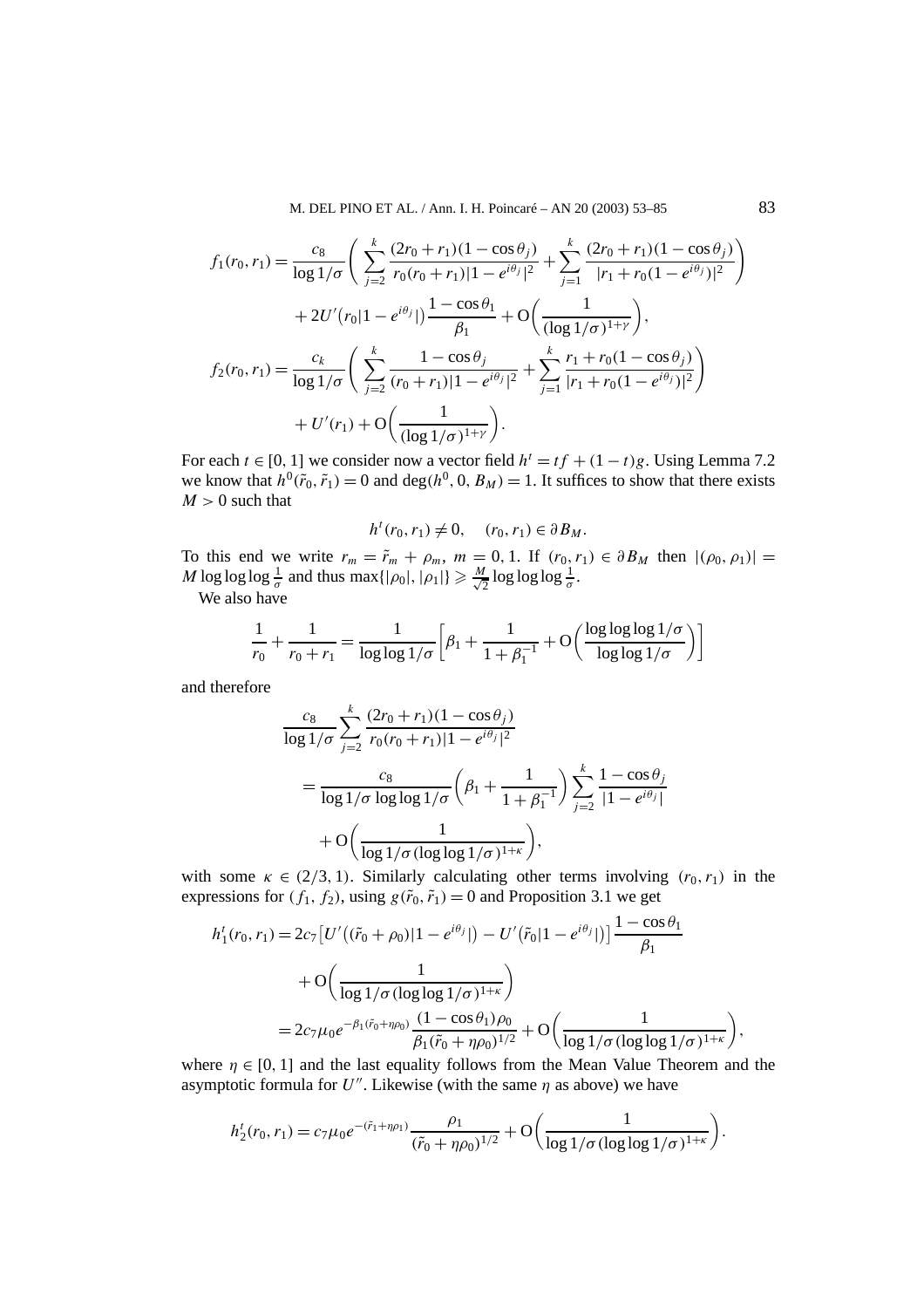It follows

$$
|h^{t}(r_{0},r_{1})| \geq \frac{C}{\log 1/\sigma (\log \log 1/\sigma)^{1+M}}|(\rho_{0},\rho_{1})| + O\left(\frac{1}{\log 1/\sigma (\log \log 1/\sigma)^{1+\kappa}}\right)
$$
  

$$
\geq \frac{C \max\{|\rho_{0}|, |\rho_{1}|\}}{\log 1/\sigma (\log \log 1/\sigma)^{1+M}} + O\left(\frac{1}{\log 1/\sigma (\log \log 1/\sigma)^{1+\kappa}}\right)
$$
  

$$
\geq \frac{C \log \log \log 1/\sigma}{\log 1/\sigma (\log \log 1/\sigma)^{1+M}} + O\left(\frac{1}{\log 1/\sigma (\log \log 1/\sigma)^{1+\kappa}}\right) > 0
$$

and therefore (7.2) is satisfied provided that  $M < \kappa/2$  and  $\sigma$  is sufficiently small. Consequently *f*, hence  $(\text{Re } c_1, \text{Re } c_{n+1})$ , has a zero in  $B_M$ . The proof is complete.  $\Box$ 

#### **REFERENCES**

- [1] X. Chen, M. Kowalczyk, Dynamics of an interior spike in the Gierer–Meinhardt system, SIAM J. Math. Anal. 33 (1) (2001) 172–193.
- [2] M. del Pino, P.L. Felmer, M. Kowalczyk, Boundary spikes in the Gierer–Meinhardt system, Asymptotic Anal., to appear.
- [3] M. del Pino, M. Kowalczyk, X. Chen, The Gierer–Meinhardt system: the breaking of symmetry of homoclinics and multi-bump ground states, Comm. Contemp. Math. 3 (3) (2001) 419–439.
- [4] A. Doelman, R.A. Gardner, T.J. Kaper, Large stable pulse solutions in reaction–diffusion equations, Indiana Univ. Math. J. 50 (5) (2001) 443–507.
- [5] A. Gierer, H. Meinhardt, A theory of biological pattern formation, Kybernetik (Berlin) 12 (1972) 30–39.
- [6] C. Ghoussoub, C. Gui, Multi-peak solutions for a semilinear Neumann problem involving the critical Sobolev exponent, Math. Z. 229 (1998) 443–474.
- [7] C. Ghoussoub, C. Gui, M. Zhu, On a singularly perturbed Neumann problem with the critical exponent, Comm. Partial Differential Equations 26 (2001) 1929–1946.
- [8] C. Gui, Multi-peak solutions for a semilinear Neumann problem, Duke Math. J. 84 (1996) 739–769.
- [9] C. Gui, C.-S. Lin, Estimates for boundary-bubbling solutions to an elliptic Neumann problem, to appear.
- [10] C. Gui, J. Wei, Multiple interior peak solutions for some singular perturbation problems, J. Differential Equations 158 (1999) 1–27.
- [11] C. Gui, J. Wei, On multiple mixed interior and boundary peak solutions for some singularly perturbed Neumann problems, Canad. J. Math. 52 (2000) 522–538.
- [12] C. Gui, J. Wei, M. Winter, Multiple boundary peak solutions for some singularly perturbed Neumann problems, Ann. Inst. H. Poincaré Anal. Non Linéaire 17 (2000) 47–82.
- [13] D. Iron, M. Ward, J. Wei, The stability of spike solutions to the one-dimensional Gierer– Meinhardt model, Phys. D. 150 (1–2) (2001) 25–62.
- [14] M. Kowalczyk, Multiple spike layers in the shadow Gierer–Meinhardt system: existence of equilibria and approximate invariant manifold, Duke Math. J. 98 (1999) 59–111.
- [15] J.P. Keener, Activators and inhibitors in pattern formation, Stud. Appl. Math. 59 (1978) 1–23.
- [16] C.-S. Lin, W.-M. Ni, I. Takagi, Large amplitude stationary solutions to a chemotaxis system, J. Differential Equations 72 (1988) 1–27.
- [17] H. Meinhardt, The Algorithmic Beauty of Sea Shells, 2nd Edition, Springer, Berlin, 1998.